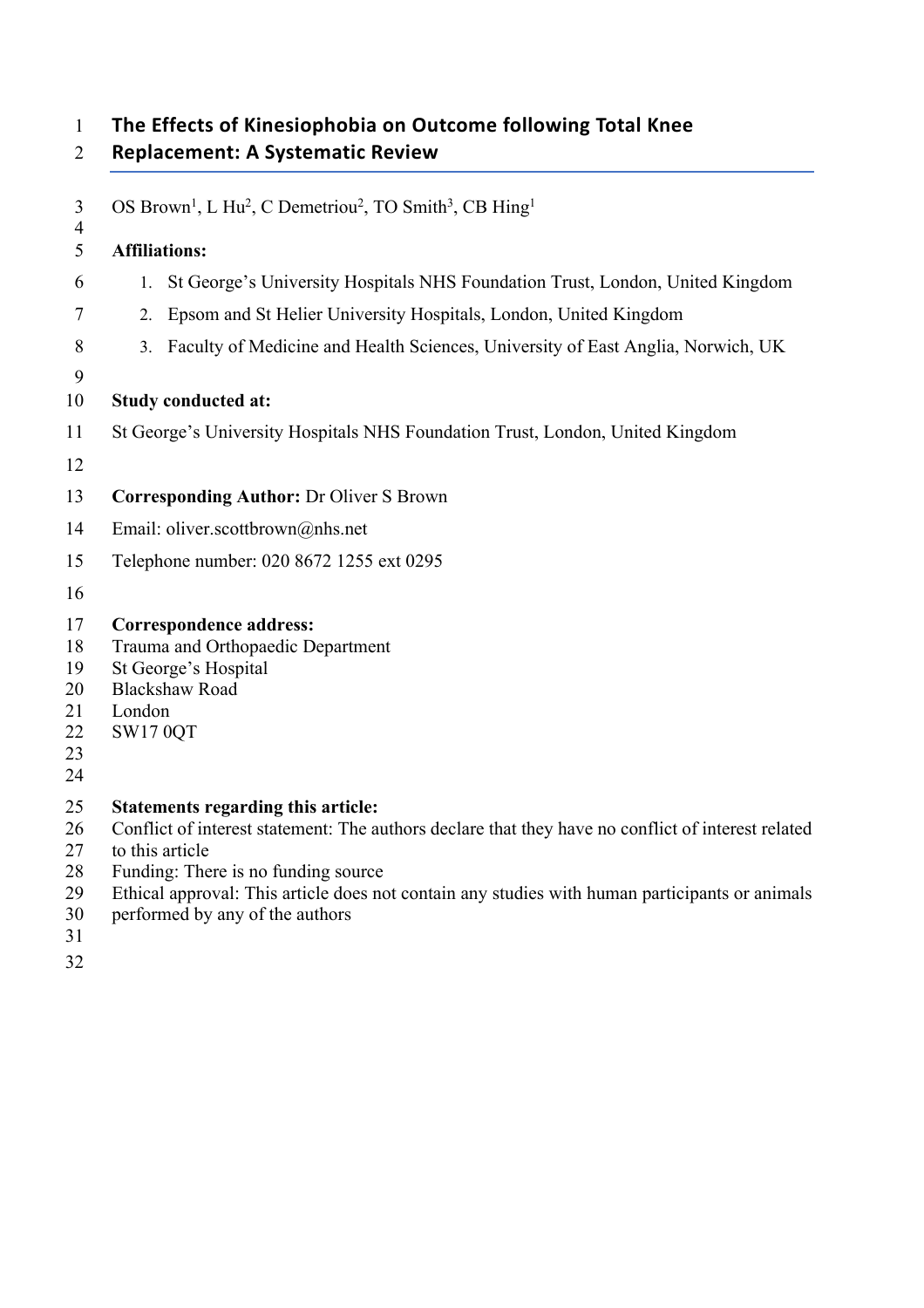# **The Effects of Kinesiophobia on Outcome following Total Knee Replacement: A Systematic Review**

### **Abstract**

#### **Introduction**

 Kinesiophobia, the fear of physical movement and activity related to injury vulnerability, has been 41 linked to sub-optimal outcomes following total knee replacement (TKR). This systematic review has two aims: to define the relationship between kinesiophobia and functional outcomes, pain and 43 range of motion following TKR, and to evaluate published treatments for kinesiophobia following

#### TKR.

#### **Materials and Methods**

A primary search of electronic databases, grey literature, and trial registries was performed in March

- 2020. English-language studies recruiting adult primary TKR patients, using the Tampa Scale of
- Kinesiophobia (TSK) were included. Outcome measures were grouped into short (<six months),
- medium (six-12 months), and long term (>12 months). Study quality was assessed using the
- Newcastle Ottawa Scale for cohort or case control studies, and the Cochrane Collaboration Risk of
- Bias tool for randomised controlled trials.
- 

#### **Results**

All thirteen included papers (82 identified) showed adequately low risk of methodological bias. TSK1

- (activity avoidance) correlated with WOMAC functional score at 12 months in three studies (r=0.20
- p<0.05, R=0.317 p=0.001, and correlation coefficient 0.197 p=0.005). TSK score significantly
- correlated with mean active range of motion (ROM) at two weeks (65.98 (SD=14.51) vs 47.35
- (SD=14.48) p=0.000), four weeks (88.20 (SD=15.11) vs 57.65 (SD=14.80) p=0.000), and six months
- (105.33 (SD=12.34) vs 85.53 (SD=14.77) p=0.000) post-operation. Three post-operative interventions improved TSK score vs control following TKR: a home-based functional exercise programme (TSK -
- 14.30 (SD=0.80) vs -2.10 (SD=0.80) p<0.001)), an outpatient Cognitive behavioural therapy (CBT)
- programme (TSK 27.76 (SD=4.56) vs 36.54 (SD=3.58), and video-based psychological treatment (TSK
- 66 24 (SD=5) vs 29 (SD=5) p<0.01).
- 

# **Conclusions**

- 
- Kinesiophobia negatively affects functional outcomes up until one year post-operatively, while active ROM is reduced up to six months post procedure. Post-operative functional and psychological
- interventions can improve kinesiophobia following TKR.
- 
- 
- **Keywords:** kinesiophobia; TKR; outcomes; treatments; systematic review
- **Statements regarding this article:**
- Conflict of interest: The authors declare that they have no conflict of interest related to this article
- Funding: There is no funding source
- Ethical approval: This article does not contain any studies with human participants or animals
- 81 performed by any of the authors
-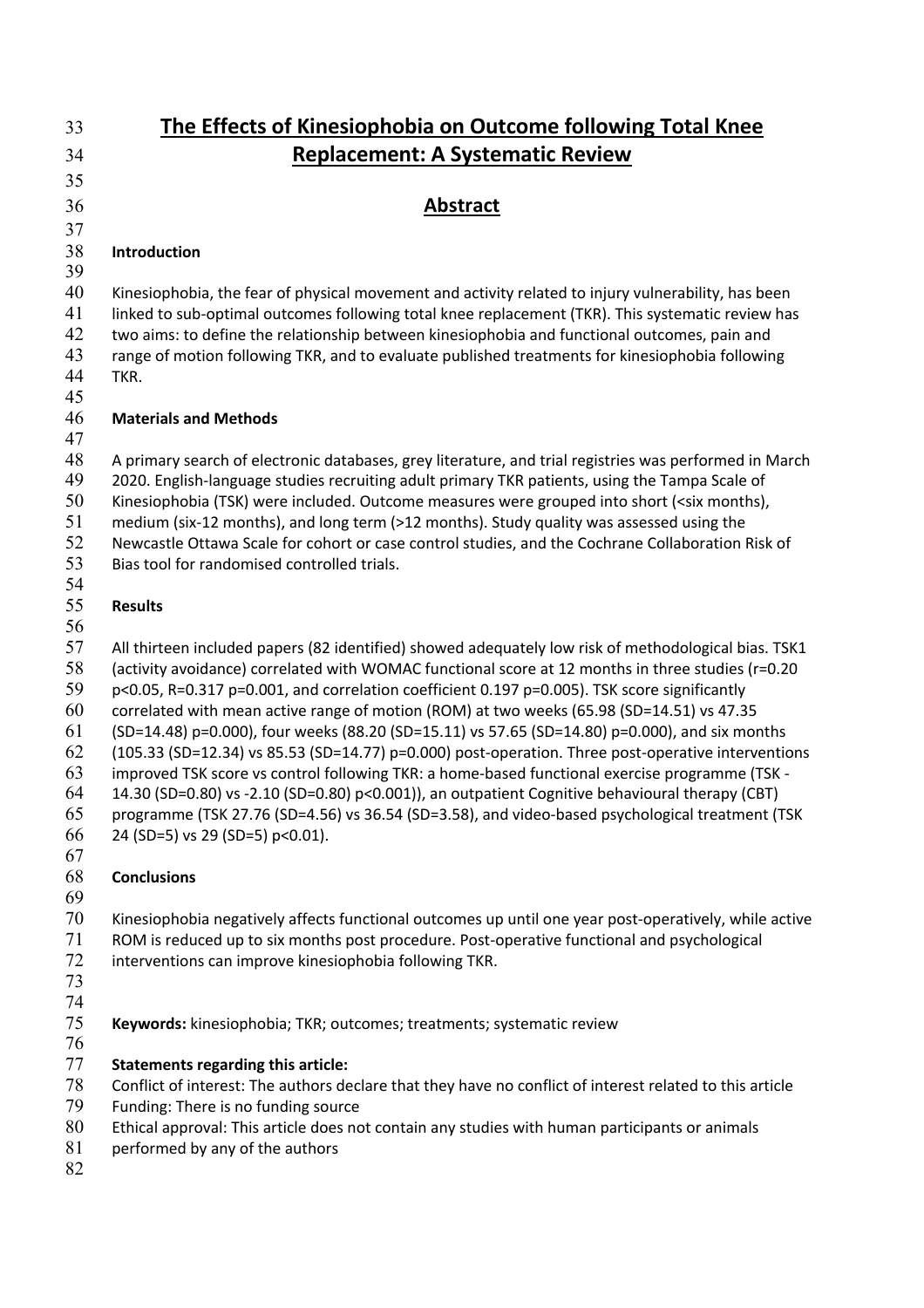| 83         |                                                                                                                                                                                           |
|------------|-------------------------------------------------------------------------------------------------------------------------------------------------------------------------------------------|
| 84         | Introduction                                                                                                                                                                              |
| 85         |                                                                                                                                                                                           |
| 86         | Total knee replacement (TKR) is performed to alleviate pain and improve function in                                                                                                       |
| 87         | patients with osteoarthritis (OA) [1]. Outcomes following TKR are influenced by surgical                                                                                                  |
| 88         | technique, prosthesis design, and patient co-morbidities [2], although the importance of                                                                                                  |
| 89         | psychological factors are recognised [2-4]. With the number of total knee replacements                                                                                                    |
| 90         | (TKR) and set to double in the United Kingdom between 2010 and 2035 [5], rehabilitation                                                                                                   |
| 91         | post-TKR is gaining importance on a population level.                                                                                                                                     |
| 92         |                                                                                                                                                                                           |
| 93         | Post-operative rehabilitation is crucial to improve function and reduce disability following                                                                                              |
| 94         | TKR [6]. Nearly 20% of patients report moderate to severe pain at one year post-operatively                                                                                               |
| 95         | [7]. Those who experience greater pain post-TKR are more reluctant to engage in exercise                                                                                                  |
| 96         | with a detrimental effect on their post-operative recovery [8]. The 'fear avoidance' model                                                                                                |
| 97         | describes the relationship of behaviour, emotional, and cognitive factors in pain responses.                                                                                              |
| 98         | Two responses to pain have been described: confrontation of pain, leading to reduction of                                                                                                 |
| 99<br>100  | fear over time and resumption of normal activity; and the avoidance and exacerbation of                                                                                                   |
| 101        | fear. Based on this, Kori, Miller and Todd developed the term 'kinesiophobia' which<br>describes an excessive, irrational, and debilitating fear of physical movement and activity        |
| 102        | resulting from a feeling of vulnerability to painful injury or re-injury [9-10].                                                                                                          |
| 103        |                                                                                                                                                                                           |
| 104        | Kinesiophobia has gained greater attention recently. It has been hypothesised that mal-                                                                                                   |
| 105        | adaptive cognitive behaviours can create a vicious cycle of pain and disability [6].                                                                                                      |
| 106        | Kinesiophobia can be seen as a normal physiological reaction in the early stages post-                                                                                                    |
| 107        | surgery, but is associated with the transition from acute to chronic pain and reduced health-                                                                                             |
| 108        | related quality of life measures regardless of injury location [11-15]. First investigated in                                                                                             |
| 109        | lower back pain [16], kinesiophobia has subsequently been associated with poorer                                                                                                          |
| 110        | functional outcomes in hip arthroplasty, ACL reconstruction, and patellofemoral pain [17-                                                                                                 |
| 111        | $19$ ].                                                                                                                                                                                   |
| 112        |                                                                                                                                                                                           |
| 113        | With mounting evidence that kinesiophobia results in poorer outcomes in a variety of                                                                                                      |
| 114        | injuries and procedures, treatment strategies have gained attention. These have focussed                                                                                                  |
| 115        | on both physiological and psychological rehabilitation. Functional exercises have been                                                                                                    |
| 116<br>117 | shown to provide greater efficacy than isometric muscle exercises and range of motion                                                                                                     |
| 118        | exercises [20], while an outpatient-based Pilates programme has proven successful in lower<br>back pain kinesiophobia [21]. Psychological treatments have focussed on strategies aimed at |
| 119        | decreasing fear of movement [18], including imagining the execution of a motor function                                                                                                   |
| 120        | [22]. Although some strategies have been suggested, there are no specific systematic                                                                                                      |
| 121        | reviews of these following TKR.                                                                                                                                                           |
| 122        |                                                                                                                                                                                           |
| 123        | To date, no systematic reviews have investigated kinesiophobia following TKR specifically.                                                                                                |
| 124        | With an expanding post-operative patient cohort, the ability to understand the role of                                                                                                    |
| 125        | kinesiophobia and provide effective treatment to aid rehabilitation is gaining importance.                                                                                                |
| 126        | The aim of this review is two-fold, to evaluate the existing evidence on the effect of                                                                                                    |
| 127        | kinesiophobia on outcomes following TKR, and to evaluate published treatments for                                                                                                         |
| 128        | kinesiophobia following TKR.                                                                                                                                                              |
| 129        |                                                                                                                                                                                           |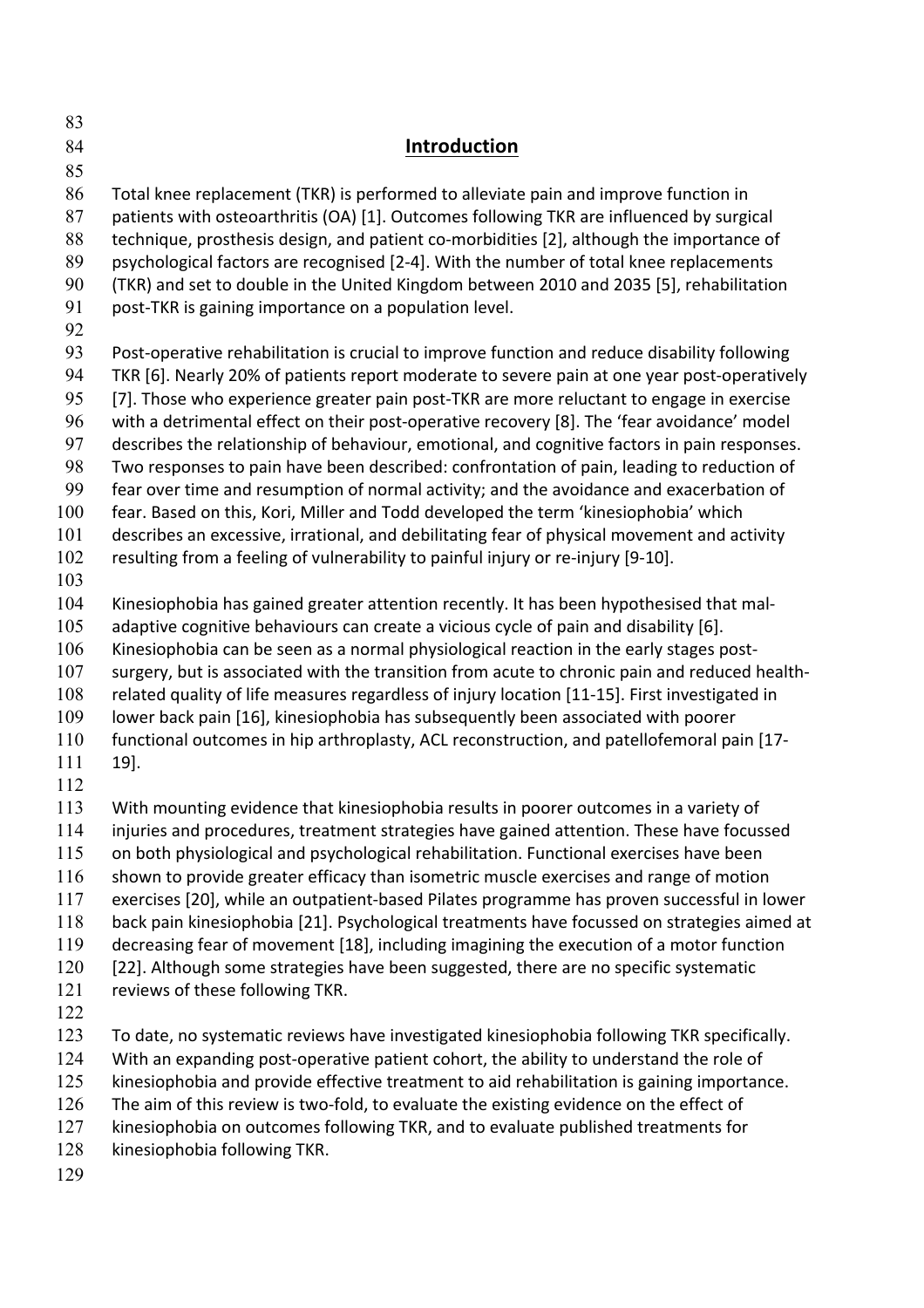| 130        | <b>Materials and Methods</b>                                                                                        |
|------------|---------------------------------------------------------------------------------------------------------------------|
| 131        |                                                                                                                     |
| 132        | <b>Search Strategy</b>                                                                                              |
| 133        | A primary search of electronic databases (EMBASE, CINAHL, AMED, PubMed, PEDro and                                   |
| 134        | PsychINFO) via the Healthcare Databases Advanced Search platform was performed from                                 |
| 135        | inception until March 2020. Grey literature and trial registry searches were performed on                           |
| 136        | OpenGrey, ISRCTN Registry, PDQT Open and the International Clinical Trials Registry                                 |
| 137        | Platform. The following PRISMA compliant search strategy was used for electronic                                    |
| 138<br>139 | databases and grey literature: ["kinesiophobia" OR (fear adj2 avoidance) OR (fear adj2                              |
| 140        | move*) AND ("total knee arthroplasty" OR "total knee replacement" OR "TKR" OR "TKA")].                              |
| 141        | In addition to our primary search, reference lists of all suitable articles were screened for<br>additional papers. |
| 142        |                                                                                                                     |
| 143        | <b>Inclusion/Exclusion Criteria</b>                                                                                 |
| 144        | Inclusion criteria:                                                                                                 |
| 145        | Studies recruiting patient having undergone primary TKR<br>$\bullet$                                                |
| 146        | Kinesiophobia or fear of movement included as a measured variable or outcome<br>$\bullet$                           |
| 147        | Kinesiophobia measured using the Tampa Scale of Kinesiophobia (TSK)<br>$\bullet$                                    |
| 148        | Patient cohort age ≥18 years                                                                                        |
| 149        | Exclusion criteria:                                                                                                 |
| 150        | Non-English language papers                                                                                         |
| 151        |                                                                                                                     |
| 152        | All full-tests that met the eligibility criteria were included in the final review. Study                           |
| 153        | identification was independently performed by one reviewer (LH) and verified by another                             |
| 154        | (CD) after reviewing titles and abstracts. The search strategy was run, titles and abstracts                        |
| 155        | were reviewed, and relevant full papers were extracted. A further round of relevancy of the                         |
| 156        | full papers was undertaken by three reviewers (OB, LH, CD).                                                         |
| 157        |                                                                                                                     |
| 158        | <b>Data Extraction</b>                                                                                              |
| 159        | Two authors (OB, LH) independently extracted all key data from included studies onto a pre-                         |
| 160        | defined data extraction table. This was then verified by another author (CD). All data were                         |
| 161        | assessed for homogeneity and study type. Studies were grouped into those investigating the                          |
| 162        | effect of kinesiophobia on outcomes after TKR, and those investigating treatments for                               |
| 163        | kinesiophobia after TKR. A data extraction spreadsheet was synthesised to present all key                           |
| 164        | demographic information and results. Where data were not easily extracted or omitted,                               |
| 165        | corresponding authors were contacted.                                                                               |
| 166        |                                                                                                                     |
| 167        | <b>Methodological Appraisal</b>                                                                                     |
| 168        | Study quality was assessed using the Newcastle Ottowa Scale (NOS) for cohort or case-                               |
| 169<br>170 | control study as appropriate, shown in Table 1 and Table 2 respectively.                                            |
| 171        | All randomised controlled trials (RCTs) were assessed using the Cochrane Collaboration Risk                         |
| 172        | of Bias (RoB 2.0) tool where five categories (randomisation, blinding, completeness of                              |
| 173        | outcome data, selection of outcomes reported and other sources of bias) were assessed and                           |

- 
- 174 itemized in *Table 3*. Each study was evaluated against the checklist/tool by two reviewers<br>175 (OB, LH) and verified by a third (CD). Any disagreements were resolved through a consensu (OB, LH) and verified by a third (CD). Any disagreements were resolved through a consensus.
-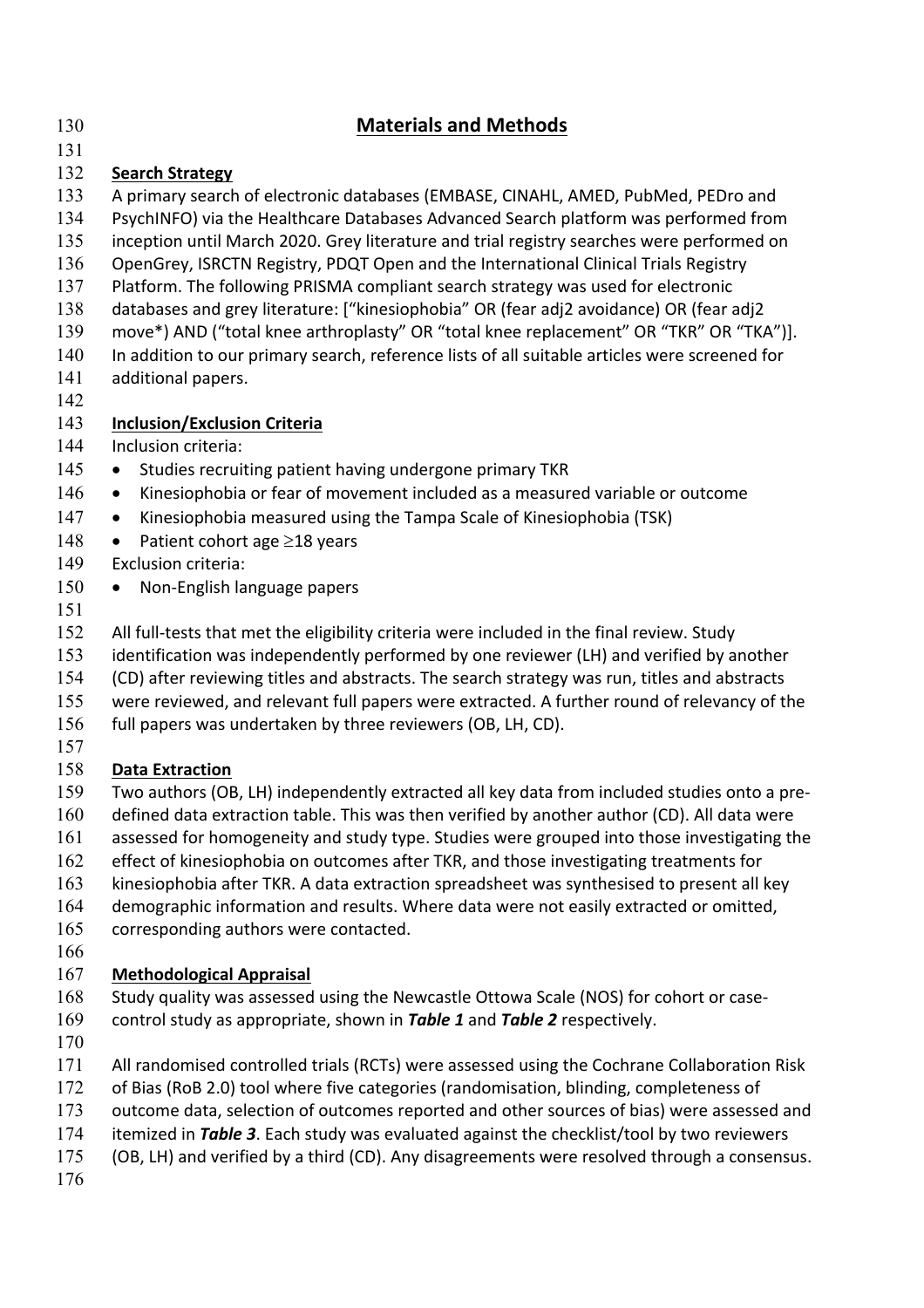#### **Comparisons**

# **Comparison 1: The effect of kinesiophobia on outcome following TKR**

Outcome measures were split into short (less than six months), medium (six-12 months) and

- Long term (greater than 12 months) time periods for grouped analysis. Primary outcome
- measures consisted of: Functional outcome, measured using various patient-reported
- outcome measures (PROMS) and clinical tests. The Western Ontario and McMaster
- Universities Osteoarthritis Index (WOMAC) [23], Oxford Knee Score (OKS) [24], Knee Society
- Score (KSS) [25], and Knee Injury and Osteoarthritis Outcome Score (KOOS-4) [26] were used
- to assess functional outcomes. The secondary outcome measures were pain and range of
- motion (ROM). Pain was stratified using either a Visual Analogue Scale (VAS) or a numerical rating scale. Range of motion was calculated actively or passively using a goniometer.
- 

### **Comparison 2: Treatment of kinesiophobia following TKR**

- 
- Outcome measures were split into short (<six months), medium (six-12 months) and Long
- term (>12 months) time periods for grouped analysis. Various modalities to improve
- kinesiophobia following TKR will be assessed. Our primary outcome was TSK score at six
- months. The Tampa Scale for Kinesiophobia (TSK) was developed by Miller et al. [27]. TSK is
- a self-completed 17-item questionnaire, designed to assess subjective rating of
- kinesiophobia. Each item is provided with a four-point Likert scale, with the final score
- ranging from 17 to 68, where a greater score indicates a higher degree of kinesiophobia
- [27][28]. Studies investigating the role of kinesiophobia used values between 38 and 40 as
- 201 'cut-points' between high and low TSK scores. There were no secondary outcomes for this comparison.
- 

# **Data Analysis**

- 205 An assessment of study heterogeneity was made by visual assessment of the data extraction
- 206 tables. Data was presented as mean  $\pm$  standard deviation (SD) where possible. Where the
- 207 data were heterogeneous, a narrative review of the evidence was presented.
-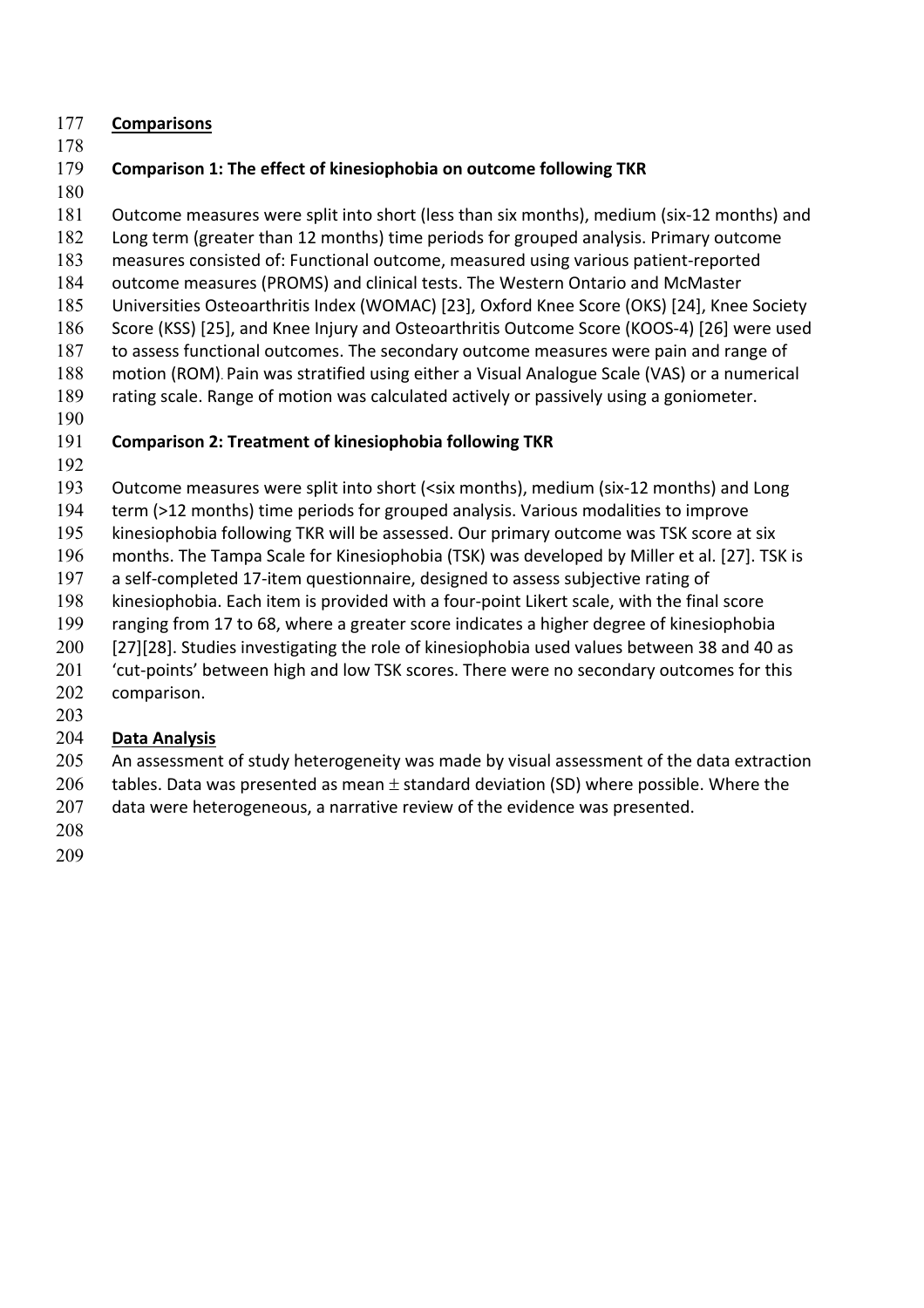# **Results**

### **Search Results**

The search strategy identified 82 papers and were all exported as titles and abstracts.

Screening based on abstracts, 35 papers were excluded. 47 full-text papers were retrieved,

- and 13 papers were reviewed as shown in a PRISMA flowchart *Figure 1*.
- 

# **Quality Assessment**

All 13 papers described their cohorts' characteristics and eligibility criteria and

demonstrated adequate reporting of background and objectives. The reporting of

220 methodology was variable. All the cohort studies failed to report how potential sources of

bias would be addressed and how the study size was calculated (*Table 1*). One study by

222 Filardo et al [29] described potential bias due to using different prostheses in their cohort

- 223 but attributed their robust results to the large cohort. Eight studies failed to report
- 224 statistical methods used to examine missing data or loss to follow up and how participants
- 225 with missing data may have affected the results. Four studies specified the number of
- 226 patients at each stage of their study and whether there were any patients lost to follow up.
- 227 Only two papers specified that the investigators were not involved in the patient
- 228 guestionnaire completion process. No studies reported on whether the investigator
- measuring flexion and extension was blinded to other patient factors. Most studies have
- 230 demonstrated adequate reporting of their results and discussions. Two papers did not disclose any funding associated with their study.
- 

Using NOS, all cohort studies and Unver et al.'s [30] case-control study were of 'good'

- quality (*Table 2*). Four RCTs described their randomisation process. The results of the
- Cochrane Risk of Bias tool is shown in *Table 3*. Degirmenci et al [31], Monticone et al [6] and
- Cai et al [32] demonstrated low risk of bias, whereas Russo et al [33] failed to describe how
- 237 their data were analysed, and whether if it was in accordance with pre-specified analysis
- plans.

# **Study Design and Demographics**

A total of 1,191 patients were identified, ranging from 31 to 200 per study (*Table 4)*. Russo

- 243 et al [33] did not specify the gender split and Body Mass Index (BMI) in their study but
- 244 stated that the two groups were homogenous in terms of pre-operative age, gender,
- functional and psychological scores. Degirmenci et al [31] did not specify the mean BMI, but
- stated BMI over 40 in the exclusion criteria. Of 12 studies, 34.9% (380 of 1,089) were men.
- Study follow up duration ranged from no follow up (ie time of discharge) to 36 months.
- 

# **Clinical Findings**

- 
- Thirteen studies were reviewed, four were RCTs eight were cohort studies and one case-
- 252 controlled study. Three studies assessed the change in TSK over time as their primary
- 253 outcome, six studies measured function as a primary outcome using validated scores such
- as WOMAC in four studies, KOOS in one study and OKS in one study. Four studies used
- functional assessments such as two- or six-minute walk test (2-MWT/6-MWT), Going Up and
- Down Scale (GUDS) and Timed Up and Go Test (TUGT) as their primary outcome. Other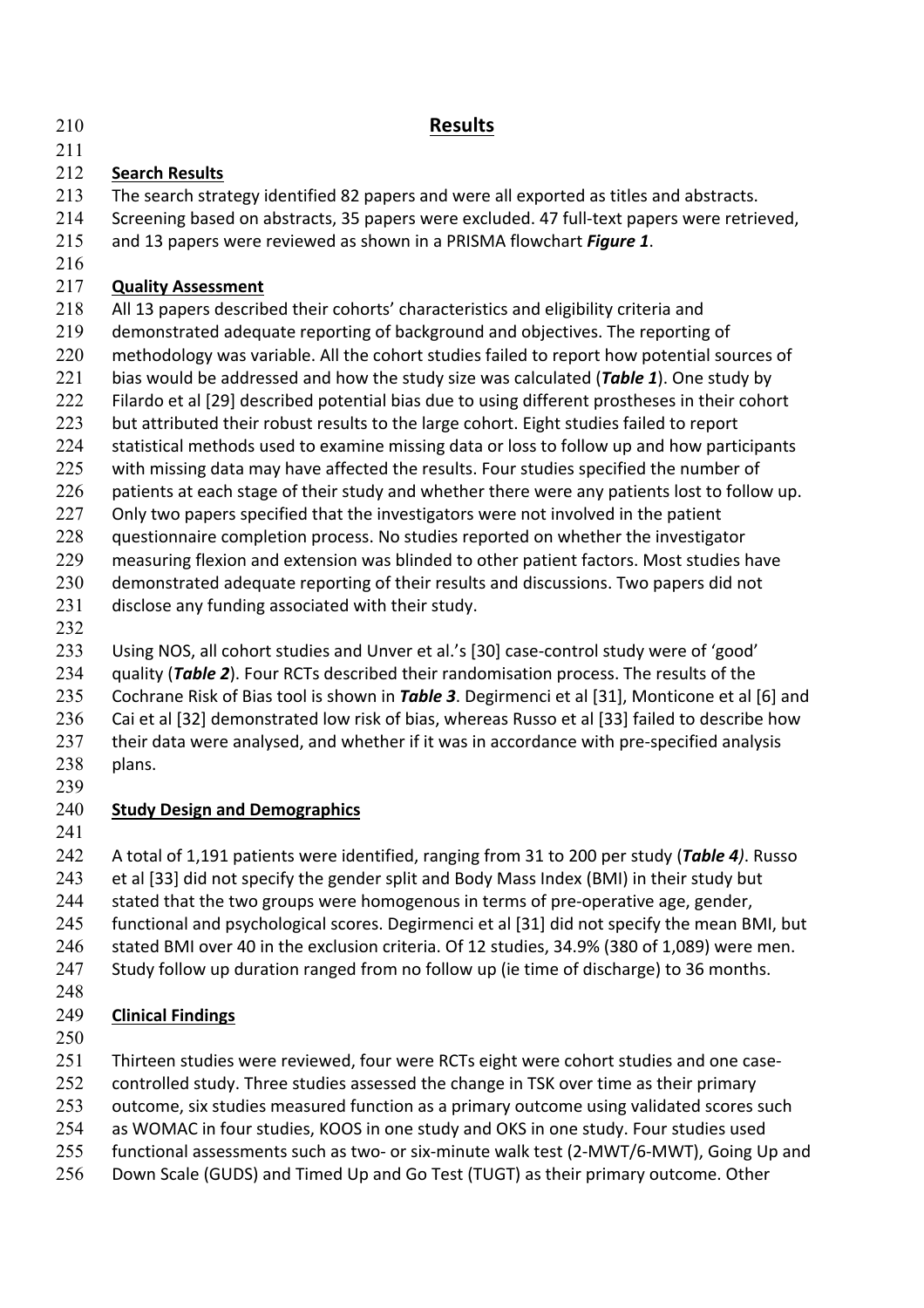- 257 outcome measures include pain measured using a Numerical Rating Scale (NRS) or McGill Pain Score (MPS) in 13 studies and flexion or change in ROM in seven studies.
- 
- 

### **Comparison 1: The role of kinesiophobia in outcomes following TKR**

#### **Primary outcomes:**

 Functional outcomes were assessed by ten studies (Doury-Panchout et al [34], Kocic et al [2], Sullivan et al [35], Sullivan et al [36], Filardo et al [37], Guney-Deniz et al [38], Filardo et al [29], Brown et al [39], Unver et al [30], and Degirmenci et al [31]). The results from these studies are shown in *Table 5*.

- 
- 268 Functional outcomes at less than six months:
- Six minute walk test (6-MWT) distance was measured by Doury-Panchout et al [34] on
- hospital discharge, with TSK cut-point at 40. The less than 40 group had a distance of 309
- (SD 83.6), versus the 40 plus group with 264 (SD 96.5), p=0.048. Guney-Deniz et al [38]
- measured the 2-MWT and TUGT at day two post-surgery, with a TSK cut-point at 39.5. TSK
- <39.5 2-MWT were 36.77 (SD 6.04), versus 39.5 plus at 26.42 (SD 5.07), p<0.01, and TUG for
- TSK <39.5 were 51.91 (range 33.56-59.11) versus 51.99 (range 32.7-58.7) (non-significant).
- Degirmenci et al [31] measured the 2-MWT and TUGT at days two and five post-surgery,
- with mean values of day two and five reported, using a TSK cut-point of 40. TSK <40 2-MWT
- were 36.15 (SD 4.16) versus 40 plus at 25.76 (SD 4.5), p<0.001. TUGT for <40 were 44.7 (SD 5.6) versus 48.7 (SD 6.2), p=0.011. Sullivan et al [36] found TSK correlated with function
- (r=0.38) at six weeks post op (p<0.005) with Bonferroni corrected alpha set at 0.005.
- Regression analysis showed that TSK predicts post-surgical WOMAC physical function score
- 281 (beta = 0.24, p=0.06).
- 
- Functional outcomes six-12 months:
- Kocic et al [2] measured the OKS at six months, with a TSK cut-point at 38. The TSK <38
- group had an OKS of 34.48 (SD 7.93) vs 25.82 (SD 6.90) for the 38 plus group.
- Filardo et al [29] found a correlation between TSK1 and Physical Health SF-12 subscale at six months, p = 0.001, R = −0.334, and a correlation between WOMAC at six months of follow-
- up (p = 0.005, R = 0.279). At six months, Unver et al [30] found a correlation between TSK and GUDS r=0.468, p<0.001.
- 
- Functional outcomes at 12 months plus:
- TSK was split into its constituent parts, TSK1 (activity avoidance) and TSK 2 (harm) in three
- studies. Sullivan et al [35], Filardo et al [29], and Filardo et al [37] found a correlation of
- TSK1 to physical function measured by WOMAC score at 12 months (r=0.20 p<0.05, p =
- 0.001, R = 0.317, and p=0.005 correlation coefficient=0.197 respectively). This was also proven with multivariate analysis by Filardo et al [37] p=0.011, however no correlation was
- found at the final mean three-years follow up by Filardo 2015 [29].
- 

# **Secondary outcomes:**

- 
- Pain outcomes at less than six months (*Table 6*)
- Guney-Deniz et al [38] had a TSK cut-point of 39.5, and measured pain at day two post-
- surgery using a VAS. TSK <39.5 had a VAS of 2.3 (range 1.2-4.2) versus 3.2 (range 1.4-6.3)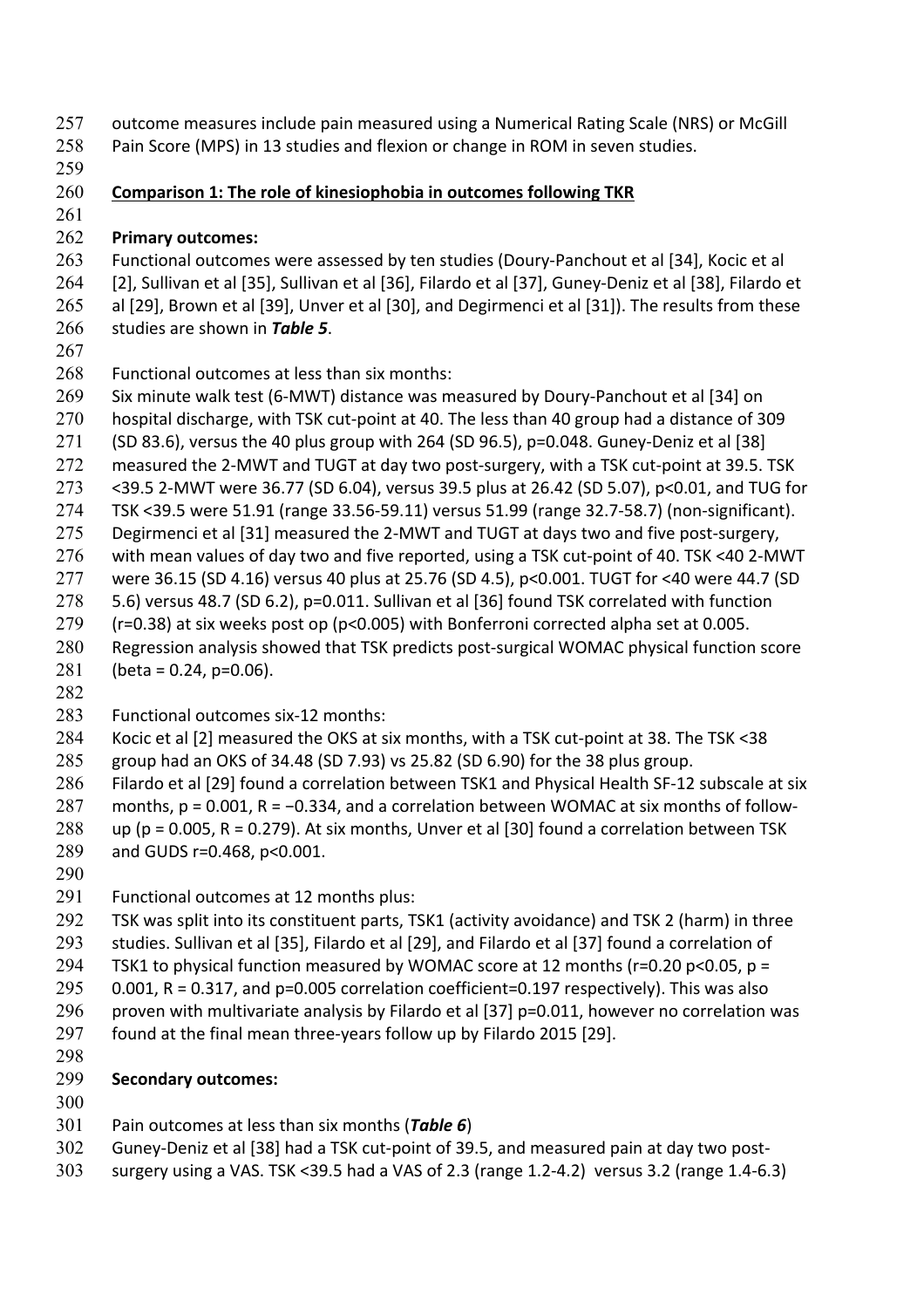for TSK 39.5, p=0.003. They correlated TSK with pain at day two post-surgery r = 0.80, p <0.001. Degirmenci et al [31] had a TSK cut-point of 40, and measured pain levels Day 5 post-op using a VAS. TSK <40 had a VAS of 4.2 (SD 0.8) versus TSK 40 plus at 6.6 (SD 0.9), p<0.001.

 Filardo et al [29] correlated TSK1 with day five post-operative pain via numerical rating scale (p=0.031, R = 0.225).Pain on discharge day for Doury-Panchout et al's [34] TSK <40 cohort 311 was  $8.9 \pm 10.5$ mm, vs  $11.3 \pm 12.2$  (non-significant). Kocic et al [2] used a numerical rating scale, with TSK cut-point at 38. Pain at two weeks was 5.03 (SD 1.54) for <38 versus , 6.09 (SD 1.33) for TSK 38 plus, p=0.0123. Pain at four weeks was 3.12 (SD 1.23) for <38 versus 5.00 (SD 1.49) for 38+ (p=0.000). Sullivan et al [36] did not correlate TSK and pain post operatively using the WOMAC pain score (r=0.31, p<0.005). This remained non-significant with regression analysis (beta = 0.07).

- 
- Pain outcomes six-12 months (*Table 6*)
- Kocic et al [2] correlated TSK and pain via a numerical rating scale at six months with TSK
- cut-point of 38. TSK <38 had pain ratings of 1.81 (SD 1.50), vs 3.24 (SD 1.98), p=0.0035.
- Unver et al [30] found a correlation between pain and TSK at six months (r=0.236, p=0.004).
- 
- Pain outcomes 12 months plus: (*Table 6*)
- Sullivan et al [35] did not correlate TSK and WOMAC pain scale at 12 months (r=0.23). TSK
- 325 did not correlate significant unique variance to the prediction of follow up pain severity
- (beta = 0.10). Filardo et al [29] correlated TSK1 with 12-month post-operative pain via numerical rating scale (p=0.018, R= 0.234).
- 
- ROM outcomes less than six months (*Table 7*)
- Guney-Deniz et al [38] measured active knee flexion on day two post-operative, with TSK
- 331 <39.5 having flexion of 71.67 $^{\circ}$  (SD 8.35 $^{\circ}$ ) versus 65.95 $^{\circ}$  (SD 6.73 $^{\circ}$ ), p=0.025. TSK was found to correlate with range of motion at two days post-operative (r=-0.47, p<0.001).
- Doury-Panchout et al [34] compared TSK <40 to TSK 40 plus on discharge day, finding
- 334 maximum passive flexion of 114.3° (SD 7.3°) in TSK <40 versus 11.34° (SD 9.4°) in 40 plus
- 335 (non-significant). Maximum active extension in <40 was -6.7 $^{\circ}$  (SD 5.9 $^{\circ}$ ) vs -5.9 $^{\circ}$  (SD 6.5 $^{\circ}$ ) for
- 40 plus (non-significant). Degirmenci et al [31] measured active knee flexion on day five
- 337 post-operatively, with a TSK cut-point of 40. TSK <40 had flexion of 84.1 $^{\circ}$  (SD 6.3 $^{\circ}$ ) versus
- 338 TSK 40 plus at  $64.9^{\circ}$  (SD  $8.1^{\circ}$ ), p<0.001.
- 
- 340 Kocic et al [2] found those with TSK <38 had active knee flexion of 65.98° (SD 14.51°) at two 341 weeks versus 47.35° (SD 14.48°) for 38+, p=0.000. At four weeks <38 active knee flexion was 342 88.20 $\textdegree$  (SD 15.11 $\textdegree$ ) versus 57.65 $\textdegree$  (SD 14.80 $\textdegree$ ) in 38 plus, p=0.000.
- 
- ROM outcomes six-12 months (*Table 7*)
- Kocic et al [2] measured active knee flexion at six months, finding TSK <38 at 105.33° (SD
- $12.34^{\circ}$ ) versus 85.53 $^{\circ}$  (SD 14.77 $^{\circ}$ ), p=0.000. Kocic et al also found a strong negative
- correlation between TSK score and flexion at all points assessed (p<0.001).
- 
- **Comparison 2: Treatment of kinesiophobia following TKR**
-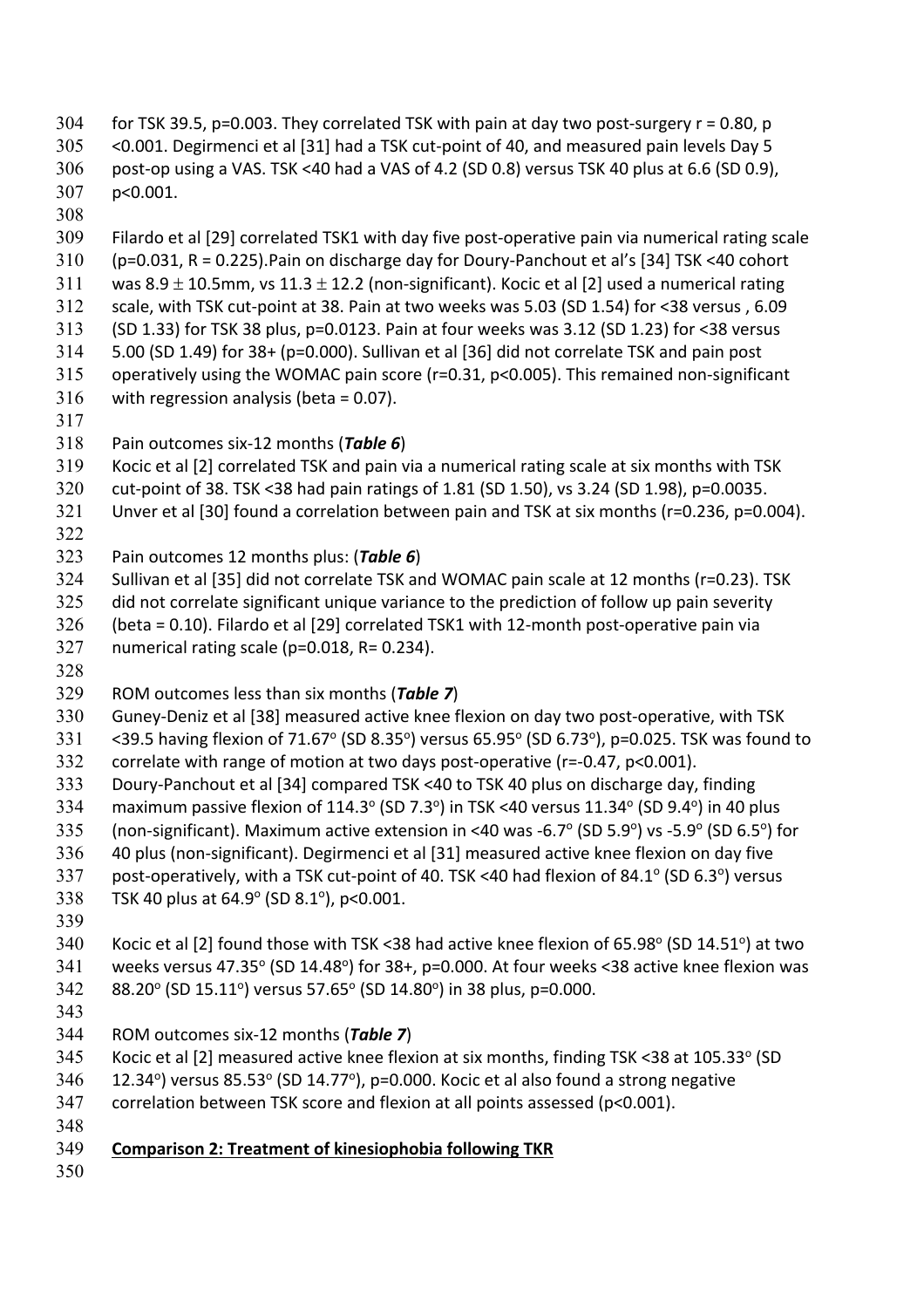#### Primary outcome: TSK score

- The effect of various interventions to improve kinesiophobia, measured by the TSK scale
- was investigated by five studies: Monticone et al [6], Cai et al [32], Russo et al [33], Brown et
- al [39], and Degirmenci et al [31]. Results for these can be seen in *Table 8*. Monticone et al
- [6] compared a six-month period of home based functional exercises to standard
- physiotherapy following TKR. Pre-TKR, there was no statistical difference between the two
- groups (TSK experimental group 34.14 (SD 7.54) versus control 34.40 (SD 5.51), p=0.842).
- Significant differences existed between groups at six and 12 months post TKR however: six-
- months experimental group TSK -14.30 (SD 0.80) versus control -2.10 (SD 0.80) (MD -12.2 (-
- 14.5 to -9.9)) p<0.001; 12 months experimental group -18.30 (SD 0.80) versus control -2.80
- (SD 0.80) MD -15.4 (-17.7 to -13.2), p <0.001.
- 

 Cai et al [32] conducted a RCT comparing inpatient physiotherapy plus an outpatient four week Cognitive behavioural therapy (CBT) programme designed to treat kinesiophobia with standard inpatient physiotherapy. There was no significant difference between the groups

- 
- at baseline (TSK 46.98 (SD 5.44) versus 47.72 (SD 6.17), p=0.526. At six months post TKR, experimental group TSK was 27.76 (SD 4.56) versus 36.54 (SD 3.58) in the control group.
- Analysis revealed a group effect (p<0.001) between CBT and non-CBT groups.
- 

Video treatment to produce positive insight into kinesiophobia was investigated by Russo et

- al [33], pre-operatively and at three months post TKR. Both groups showed a significant
- (p<0.001) difference between baseline and follow-up TSK, and there was a significant difference between video and no video groups at follow up (TSK 24 (SD 5) versus control 29
- 374 (SD 5) p<0.01).
- 

 Brown et al [39] investigated the effect of showing patients an intra-operative photograph 377 of their knee's maximal passive flexion as an incentive to improve ROM. Post-operatively, 378 the mean active knee flexion among the photo group was 99 $^{\circ}$  (SD 17.4 $^{\circ}$ ) versus 106.1 $^{\circ}$  (SD  $14.4^{\circ}$ ) for the control group, p=0.1. Passive flexion in the photo group was 94.1 $^{\circ}$  (SD 18.5 $^{\circ}$ ) versus 100.9 $\textdegree$  (SD 15.5 $\textdegree$ ), p=0.14. There were no secondary outcomes for this comparison.

Degirmenci et al [31] conducted a randomised controlled trial comparing regional

- anaesthesia and deep sedation with regional anaesthesia and light sedation, measuring
- kinesiophobia with TSK score at days two and five post-operatively. Deep sedation was
- defined as Bispectral Index Score (BIS) of 60-70, while light sedation was defined as BIS up
- to 80. Significant differences between the two groups were shown at both time points: day
- two deep sedation TSK 40.5 (SD 6.1) versus light sedation 46.9 (SD 10.4) (p=0.005); day five
- deep sedation TSK 37.7 (SD 5.7) versus light sedation 46.4 (SD 10.0) (p<0.001).
-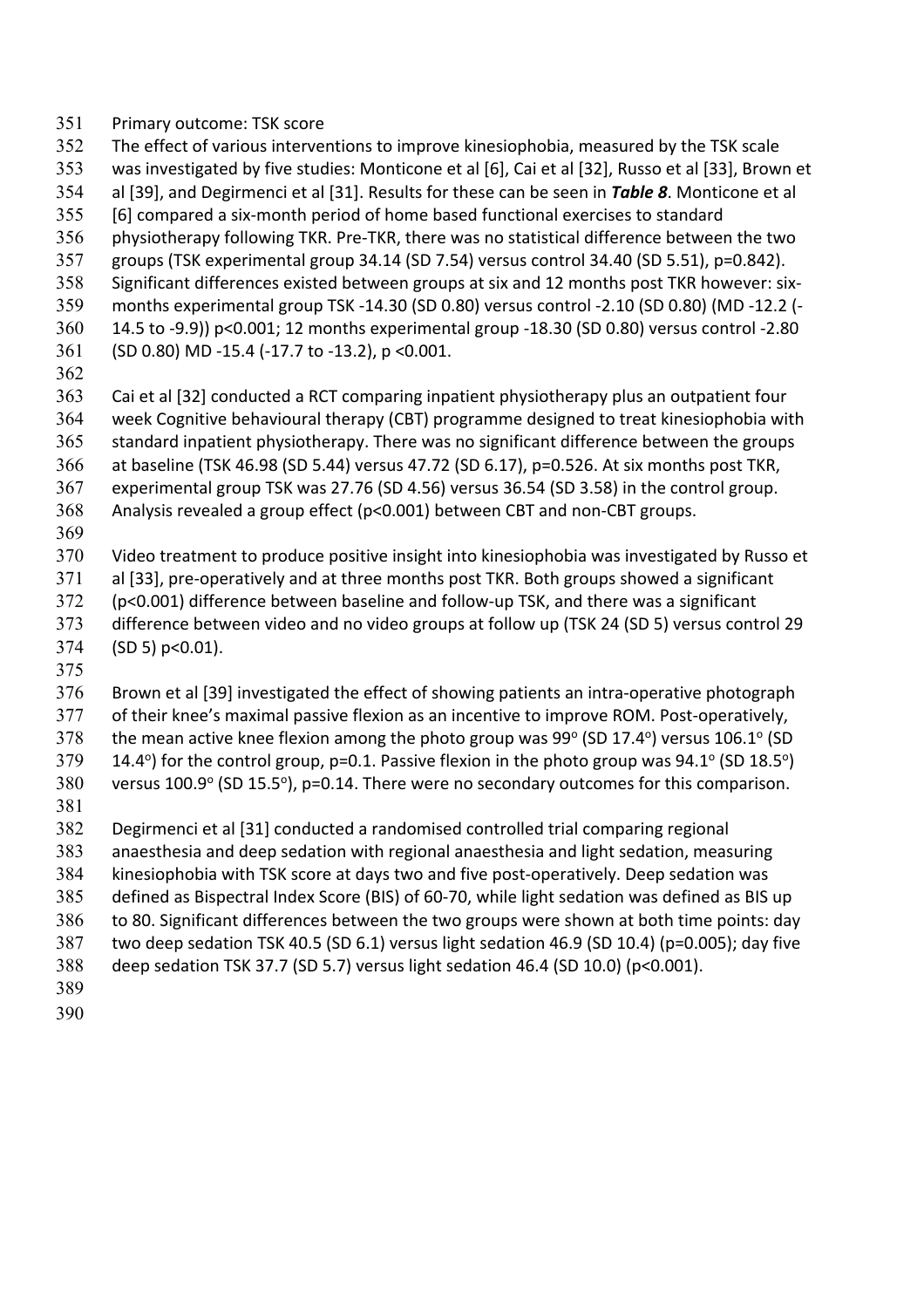| 391        | <b>Discussion</b>                                                                              |
|------------|------------------------------------------------------------------------------------------------|
| 392        |                                                                                                |
| 393        | In this systematic review, we have found that kinesiophobia, measured by TSK score,            |
| 394        | negatively influences functional outcomes following TKR. This was found to be true at all      |
| 395        | three time points investigated. Functional outcomes measured included the Two- and Six-        |
| 396        | Minute Walk Tests (2/6-MWT), the Oxford Knee Score (OKS), the WOMAC functional score,          |
| 397        | and the Timed Up-and-Go (TUG test). Only the TUG test at day two post operatively,             |
| 398        | measured by Guney-Deniz et al [38], was not significantly different between high-TSK and       |
| 399        | low-TSK groups. Multivariate analysis conducted for functional outcomes and TSK score          |
| 400        | agreed that a correlation existed. When TSK1 (activity avoidance) and TSK2 (harm) were         |
| 401        | separated, it was TSK1 that correlated with WOMAC score at 12 months, but not at mean          |
| 402        | three years follow-up.                                                                         |
| 403        |                                                                                                |
| 404        | Sullivan et al [35], Sullivan et al [36], Filardo et al [37] and Filardo et al [29] found that |
| 405        | kinesiophobia can predict post-surgical function independently of other psychological and      |
| 406        | physical variables. It was also demonstrated by Filardo et al that the effects of              |
| 407        | kinesiophobia can be seen for up to one year [37], and although its impact decreases in        |
| 408        | longer term follow up, higher TSK scores may still present with lower final outcomes [29].     |
| 409        |                                                                                                |
| 410        | Studies differed widely on the correlation between pain and TSK score. While Doury-            |
| 411        | Panchout et al [34] and Guney-Deniz et al [38] measured pain on day two and discharge          |
| 412        | date respectively, finding no significant differences between high-TSK and low-TSK groups;     |
| 413        | Degirmenci et al [31] found pain and TSK score correlated at day five post operatively. Kocic  |
| 414        | et al [2] found high-TSK and low-TSK groups to be significantly different at two and four      |
| 415        | weeks, and six months. This could be explained by a longer hospital stay demonstrated in       |
| 416        | kinesiophobic patients, apart from the fact that Sullivan et al [36], Sullivan et al [35], and |
| 417        | Unver et al [30] all found no correlation between TSK and pain score. Again, Filardo et al     |
| 418        | [29] found TSK1 significant on day five post operatively but not TSK2. As a result, it is not  |
| 419        | clear whether a true statistical correlation between kinesiophobia and pain post-TKR exists    |
| 420        | based on our findings.                                                                         |
| 421        |                                                                                                |
| 422        | There were fewer data sets available for range of motion, but a mixed picture was also         |
| 423        | provided by our results. Kocic et al [2] demonstrated active knee flexion to be higher in low- |
| 424        | TSK groups at two and four weeks, and at six months with a strong negative correlation at      |
| 425        | all points assessed. Guney-Deniz et al [38] Brown et al [39], and Degirmenci et al [31] also   |
| 426        | found a correlation between TSK and active knee flexion. However, Doury-Panchout et al         |
| 427        | [34] found no significant difference between high-TSK and low-TSK groups in max passive        |
| 428        | flexion and max active extension on discharge day, and Filardo et al [29] found no             |
| 429        | correlation between TSK1 and TSK2 in active or passive ROM. Measuring outcomes on              |
| 430        | discharge day could result in significant length of stay related biases, however. Our evidence |
| 431        | suggests that there may be a negative relationship between active knee flexion and             |
| 432        | kinesiophobia, but not all studies are in agreement.                                           |
| 433        |                                                                                                |
| 434<br>435 | In our second comparison, increased levels of anaesthetic sedation were correlated with a      |
|            | reduced TSK score at days two and five post-operatively by Degirmenci et al [31], as well as   |
| 436        | superior performance in the 2-MWT and TUGT, and reduced pain. Intra-operative use of           |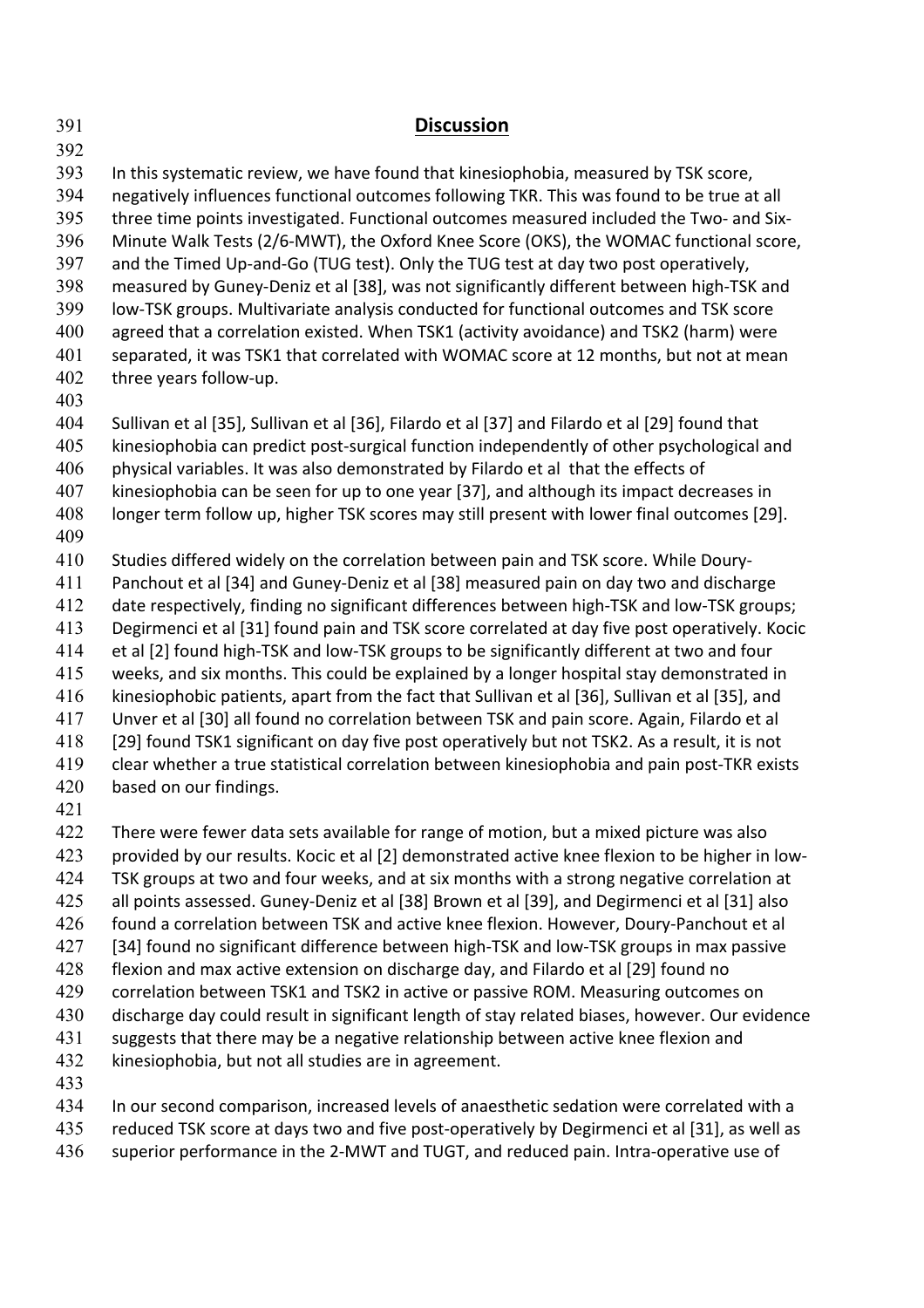- anaesthesia may therefore influence the early post-operative fear avoidance behaviour.
- Whether this continues to affect kinesiophobia more long-term is uncertain.
- 
- 440 Our second comparison indicated that three of the four post-operative interventions to treat kinesiophobia had a positive impact. Home based functional exercises, an outpatient CBT programme, and video treatment could be used separately or in combination depending on the individual patient's needs to improve quality of care for kinesiophobic patients. Brown et al [39] proved that showing a patient a photograph of their maximal 445 passive knee flexion in theatre did not improve their active or passive ROM. Kinesiophobia is 446 defined as an irrational fear, so it makes sense that trying to cure it based on appealing to
- rational thought processes may not yield the intended results.
- 
- 449 The three successful interventions focussed on physiotherapy or psychotherapy, and a combination between the these two may yield the most successful result.
- 
- 452 Using the TSK score has enabled an excellent means of stratifying kinesiophobia, and most
- of our papers used it to separate patients into high and low-TSK groups. All included studies
- had a threshold within two points of each other, but the decision to choose cut-off points by
- individual studies was not completely explained. This raises the possibility that these
- decisions may have affected outcomes. Filardo et al [29] split the TSK score into its
- component parts, activity avoidance and harm, enabling further analysis. This highlighted
- 458 that TSK1 correlates better with pain and function, although this could not be compared to the cohorts of other studies.
- 

 This systematic review presented with a number of limitations. For example heterogeneity amongst studies in terms of outcome, whether reporting statistical significance between two groups or an overall correlation following regression analysis, restricted our ability to perform statistical comparisons. The statistical reporting of data also varied widely between studies, with some using standard deviation and others quoting ranges. The discrepancy between studies' TSK thresholds also acted to prevent direct comparison between studies or meta-analysis, and is a metric that must be established for future research. 

- **Conclusion**
- 

 The role of kinesiophobia in outcomes post-TKR is inherently complicated, but our results 472 indicate that functional outcomes are negatively influenced by its presence at time frames up to one year. Pain is correlated with kinesiophobia at six months. Active range of motion 474 is negatively affected by kinesiophobia, but cannot be treated by simply showing patients 475 that it is possible to achieve good ROM in theatre. Kinesiophobia can be improved through 476 post-operative functional and psychological interventions such as long term physiotherapy, CBT, and video-based psychological therapy. 

- 
- 
- 
- 
-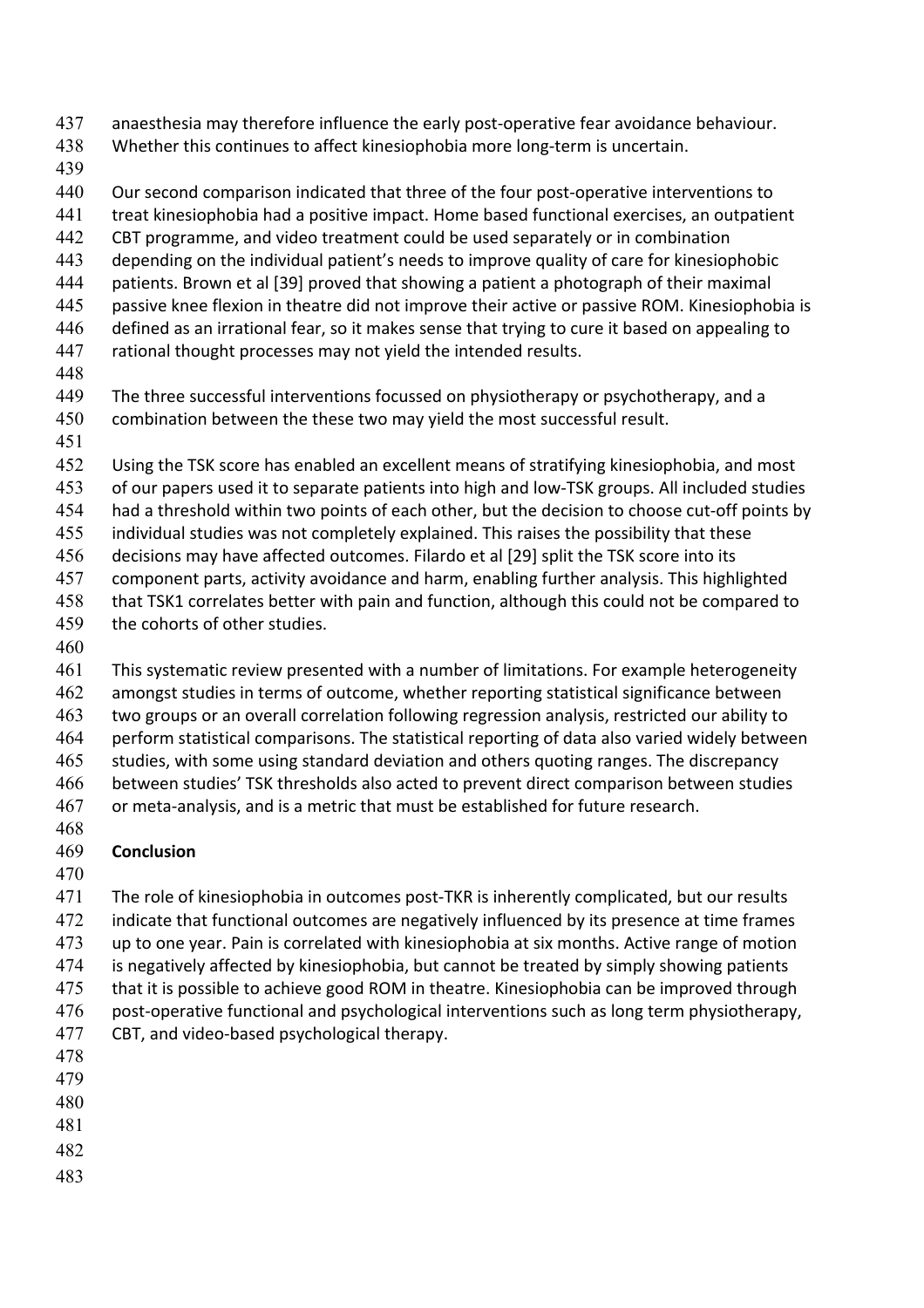| 484 | <b>Tables and Figures</b>                                                            |
|-----|--------------------------------------------------------------------------------------|
| 485 |                                                                                      |
| 486 | List of Tables and figures                                                           |
| 487 |                                                                                      |
| 488 | Table 1: Newcastle-Ottowa Quality Assessment form for Cohort Studies                 |
| 489 | Table 2: Newcastle Ottowa Score for case-controlled studies                          |
| 490 | Table 3: RoB 2.0 tool                                                                |
| 491 | Table 4. Demographic data (SD reported in brackets)                                  |
| 492 | Table 5: Comparison one - TSK and functional outcome results, split into time frames |
| 493 | Table 6: Comparison one - TSK and pain results, split into time frames               |
| 494 | Table 7: Comparison one - TSK and range of motion results, split into time frames    |
| 495 | Table 8: Comparison two results                                                      |
| 496 | Figure 1: Search strategy.                                                           |
| 497 |                                                                                      |
| 498 |                                                                                      |
| 499 |                                                                                      |
| 500 |                                                                                      |
| 501 |                                                                                      |
| 502 |                                                                                      |
| 503 |                                                                                      |
| 504 | Table 1: Newcastle-Ottowa Quality Assessment form for Cohort Studies                 |
| 505 |                                                                                      |

|                          | Doury-<br>Panchout<br>et al.,<br>2015 | Kocic et<br>al.,2015 | Sullivan<br>et al.,<br>2011 | Sullivan<br>et al.,<br>2009 | <b>Filardo</b><br>et al.,<br>2016 | Güney-<br>Deniz<br>et al.,<br>2017 | <b>Filardo</b><br>et al.,<br>2015 | <b>Brown</b><br>et al.,<br>2015 |
|--------------------------|---------------------------------------|----------------------|-----------------------------|-----------------------------|-----------------------------------|------------------------------------|-----------------------------------|---------------------------------|
| Selection                |                                       |                      |                             |                             |                                   |                                    |                                   |                                 |
| (max 4)                  |                                       |                      |                             |                             |                                   |                                    |                                   |                                 |
| 1                        | ★                                     | $\star$              | $\star$                     | $\star$                     | ★                                 | ★                                  | ★                                 | ★                               |
| $\overline{2}$           | $\star$                               | $\star$              |                             |                             |                                   | ★                                  |                                   | $\star$                         |
| 3                        | $\star$                               | $\star$              | $\star$                     | $\star$                     | $\star$                           | ★                                  | ★                                 | $\star$                         |
| 4                        | $\star$                               | $\star$              | $\bigstar$                  | $\star$                     | $\star$                           | ★                                  | ★                                 | $\bigstar$                      |
| Comparability<br>(max 2) |                                       |                      |                             |                             |                                   |                                    |                                   |                                 |
| 1<br>Outcome<br>(max 3)  | ★★                                    | ★★                   | ★★                          | ★★                          | ★★                                | ★★                                 | ★★                                | ★★                              |
| 1                        | $\star$                               | $\star$              | ★                           | $\star$                     | ★                                 | $\star$                            | ★                                 | ★                               |
| $\overline{2}$           |                                       | $\star$              | $\star$                     | $\star$                     | $\star$                           |                                    | $\star$                           | $\star$                         |
| 3                        | ★                                     | $\star$              | $\star$                     | $\star$                     | $\star$                           | ★                                  | ★                                 | ★                               |
| Total                    | 8                                     | 9                    | 8                           | 8                           | 8                                 | 8                                  | 8                                 | 9                               |
| Quality                  | Good                                  | Good                 | Good                        | Good                        | Good                              | Good                               | Good                              | Good                            |

<sup>506&</sup>lt;br>507

507 Table 1. Selection Q2 (selection of non-exposed cohort). As all participants in these studies were subject to a<br>508 TKR, the exposure for the purposes of this review will be defined as a patient scoring highly on the T TKR, the exposure for the purposes of this review will be defined as a patient scoring highly on the TSK.<br>509 Selection Q4, the 'outcome of interest' is usually present at start of study (eg pain, range of movement)<br>510 th Selection Q4, the 'outcome of interest' is usually present at start of study (eg pain, range of movement) but

the primary outcome measures are changes in the outcome, therefore we have assumed the 'outcome of

511 interest' is not present at the start.

512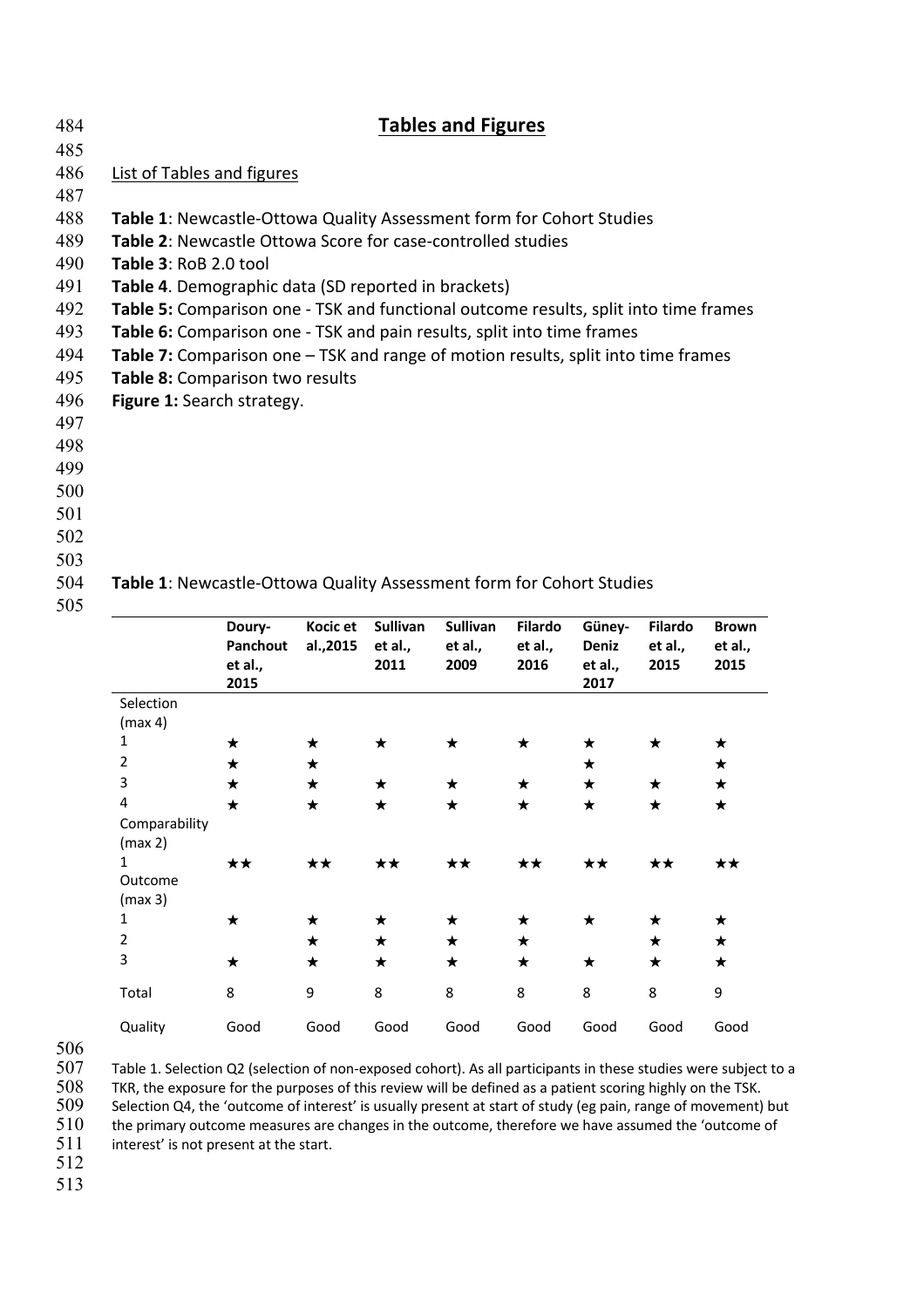| 514<br><b>Table 2: Newcastle Ottowa Score for case-controlled studies</b> |
|---------------------------------------------------------------------------|
|---------------------------------------------------------------------------|

515

| ★<br>$\star$<br>★<br>★<br>★<br>$\bigstar$<br>6<br>Good              |                | <b>Unver</b> et |
|---------------------------------------------------------------------|----------------|-----------------|
| (max 4)<br>1<br>(max 2)<br>1<br>Exposure<br>(max 3)<br>3<br>Quality |                | al., 2014       |
|                                                                     | Selection      |                 |
|                                                                     |                |                 |
|                                                                     |                |                 |
|                                                                     | $\overline{2}$ |                 |
|                                                                     | 3              |                 |
|                                                                     | 4              |                 |
|                                                                     | Comparability  |                 |
|                                                                     |                |                 |
|                                                                     |                |                 |
|                                                                     |                |                 |
|                                                                     |                |                 |
|                                                                     | $\mathbf{1}$   |                 |
|                                                                     | 2              |                 |
|                                                                     |                |                 |
|                                                                     | Total          |                 |
|                                                                     |                |                 |
|                                                                     |                |                 |
|                                                                     |                |                 |
|                                                                     |                |                 |

518 519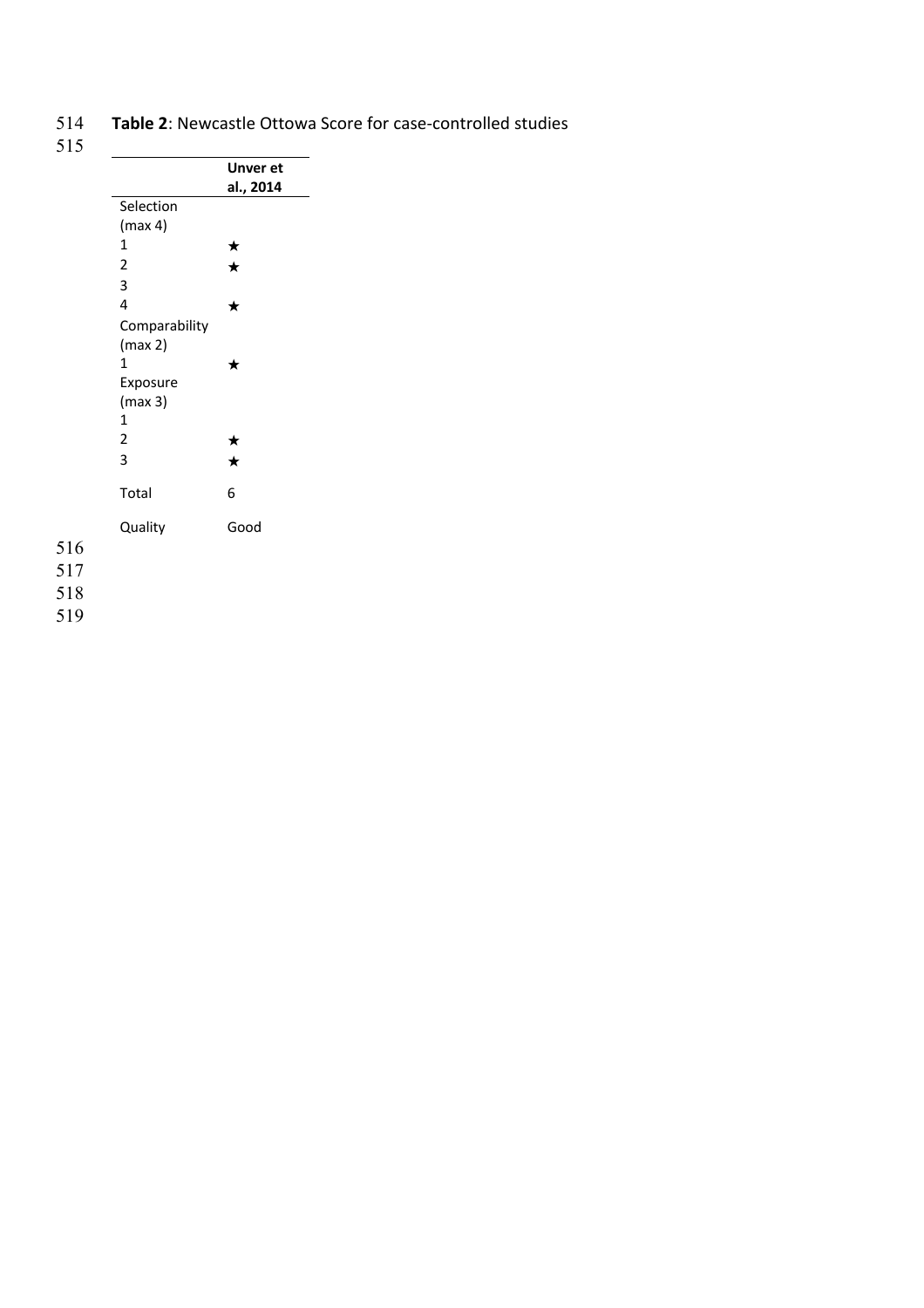#### 520 **Table 3**: RoB 2.0 tool

#### 521

|                                         | Monticone et<br>al., 2013 | Cai et al.,<br>2017 | Russo et al.,<br>2017 | Degirmenci<br>et al. 2020 |
|-----------------------------------------|---------------------------|---------------------|-----------------------|---------------------------|
| Randomisation                           |                           |                     |                       |                           |
| Deviation from<br>intended intervention |                           |                     |                       |                           |
| Missing outcome data                    |                           |                     |                       |                           |
| Measurement of<br>outcome               |                           |                     |                       |                           |
| Selection of reporting                  |                           |                     | <b>SC</b>             |                           |
| Overall                                 |                           |                     | SC                    |                           |

522<br>523

523 Table 3. L = Low risk of bias, SC = some concerns, H = high risk of bias Attempts were made to contact authors  $524$  for their study protocol to accurately assess their 'selection of reporting'. One author responded a 524 for their study protocol to accurately assess their 'selection of reporting'. One author responded and stated<br>525 their protocol was not written in English and would be difficult to retrieve.

their protocol was not written in English and would be difficult to retrieve.

526

527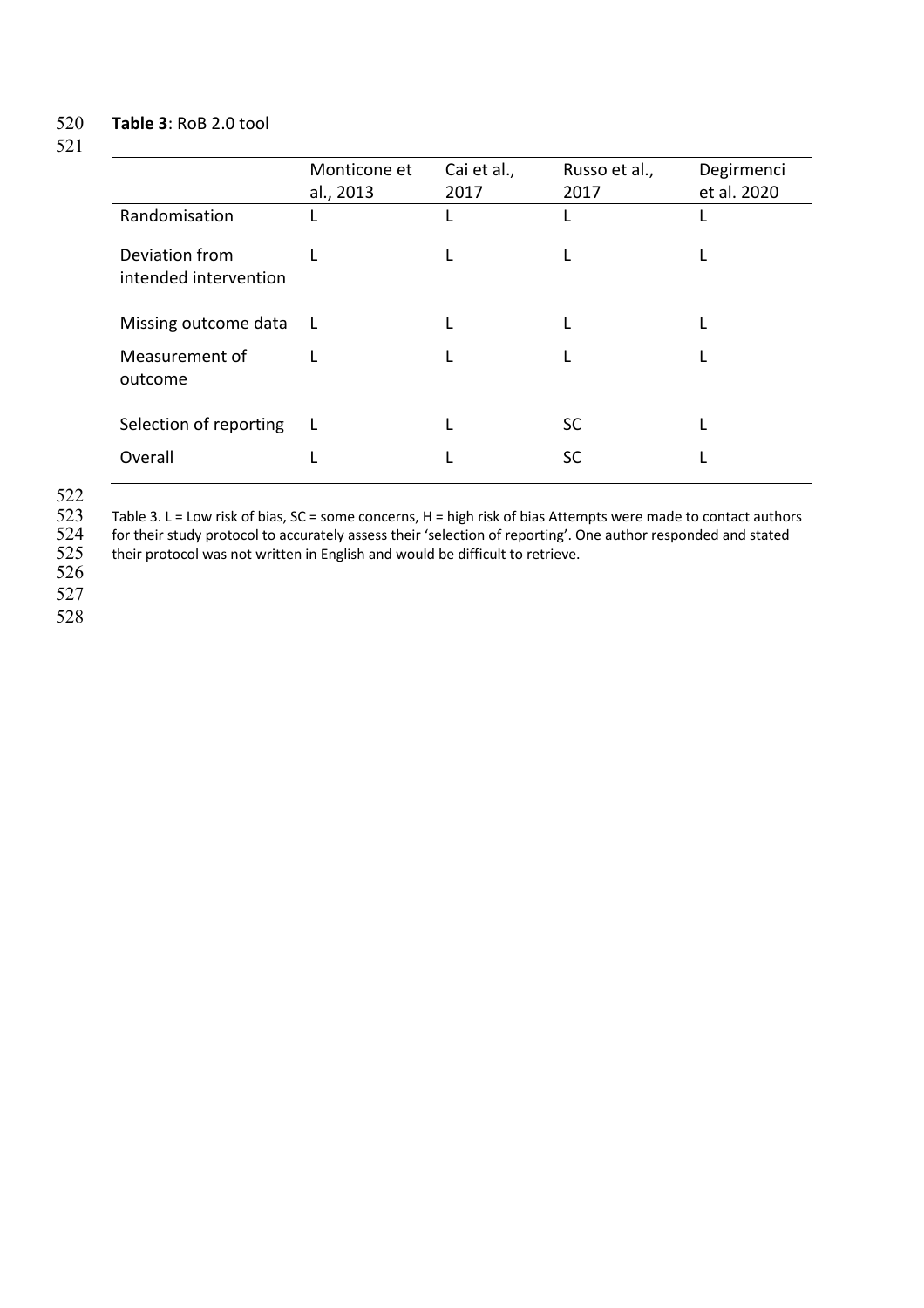| Paper                        | Doury-     | Kocic  | Montic | Sullivan | Sullivan | Cai et | Filardo | Russo  | Güney-                                           | Filardo                 | Brown  | Unver  | Degir                                                      |
|------------------------------|------------|--------|--------|----------|----------|--------|---------|--------|--------------------------------------------------|-------------------------|--------|--------|------------------------------------------------------------|
|                              | Panchout   | et al. | one et | et al.   | et al.   | al.    | et al.  | et al. | Deniz                                            | et al.                  | et al. | et al. | menci                                                      |
|                              | et al.     |        | al.    |          |          |        |         |        | et al.                                           |                         |        |        | et al.                                                     |
| N                            | 89         | 78     | 110    | 120      | 75       | 100    | 200     | 102    | 46                                               | 101                     | 79     | 36     | 60                                                         |
| Age                          | 72.6 (8.9) | 68.5   | 67.5   | 67.0     | 68.6     | 65.7   | 65.7    | 69.1   | 63.8                                             | 65.6                    | 64.3   | 65.2   | 67.7                                                       |
|                              |            | (6.6)  | (6.6)  | (8.1)    | (9.8)    | (7.7)  | (9.1)   | (13.0) | (5.2)                                            | (8.0)                   | (9.1)  | (6.5)  | (6.7)                                                      |
| <b>BMI</b>                   | 29.6(5.1)  | 30.9   | 28.2   | 30.8     | 29.9     | 26.6   | 28.2    |        | 22.7                                             | 28.5                    | 32.1   | 28.4   | <40 in                                                     |
|                              |            | (5.6)  | (4.3)  | (5.2)    | (5.3)    | (3.9)  | (4.1)   |        | (5.5)                                            | (4.3)                   | (6.6)  | (3.2)  | all                                                        |
| Gender<br>split<br>(M:F)     | 37:52      | 19:59  | 40:70  | 47:73    | 29:46    | 38:62  | 66:134  |        | 15:31                                            | 31:70                   | 39:40  | 0:36   | 19:41                                                      |
| Follow<br>up<br>(month<br>s) | 0.3        | 6      | 12     | 12       | 1.4      | 6      | 12      | 3      | $\Omega$<br>Assesse<br>d on<br>dischar<br>ge day | Mean<br>38<br>$(24-50)$ | 6      | 6      | $\Omega$<br>(asses<br>sed<br>day 2<br>and 5<br>post<br>op) |

529 **Table 4**. Demographic data (SD reported in brackets)

530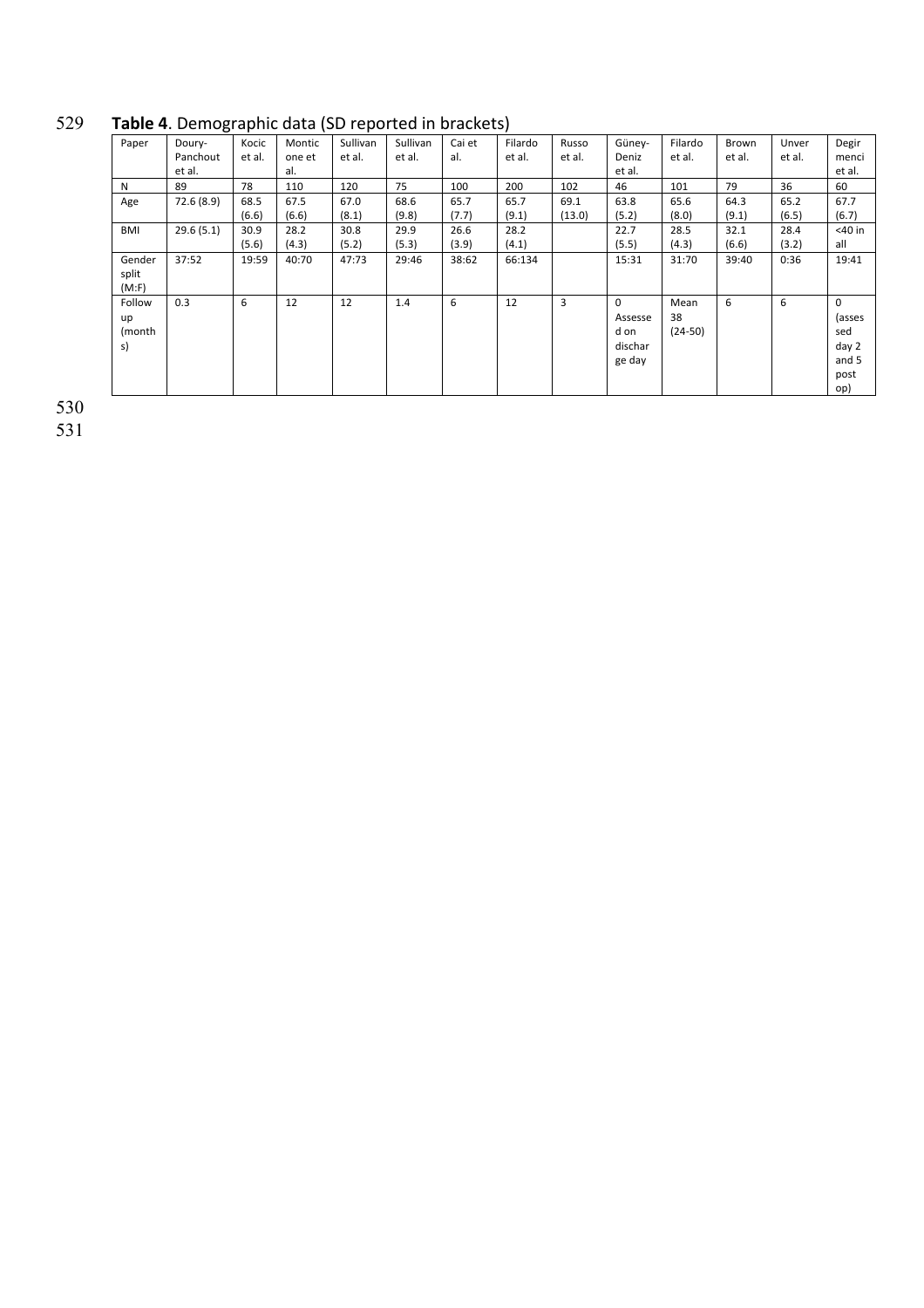#### 532 **Table 5: Comparison one - TSK and functional outcome results, split into time frames**

533

| <b>Author</b>                                       | Doury-Panchout                                                                                                                                        | Kocic                                                                                                                                      | Sullivan                                                                                                                                                                                                                                                     | Sullivan                                                                                                                                                                                                         | Filardo                                                                                                                                                                         | <b>Guney-Deniz</b>                                                                                                     | Filardo                                                                                                                                                                                                                                                                                                                                  | <b>Brown</b>                                                                                 | Unver                                                                                                                   |
|-----------------------------------------------------|-------------------------------------------------------------------------------------------------------------------------------------------------------|--------------------------------------------------------------------------------------------------------------------------------------------|--------------------------------------------------------------------------------------------------------------------------------------------------------------------------------------------------------------------------------------------------------------|------------------------------------------------------------------------------------------------------------------------------------------------------------------------------------------------------------------|---------------------------------------------------------------------------------------------------------------------------------------------------------------------------------|------------------------------------------------------------------------------------------------------------------------|------------------------------------------------------------------------------------------------------------------------------------------------------------------------------------------------------------------------------------------------------------------------------------------------------------------------------------------|----------------------------------------------------------------------------------------------|-------------------------------------------------------------------------------------------------------------------------|
| Year                                                | 2015                                                                                                                                                  | 2015                                                                                                                                       | 2011                                                                                                                                                                                                                                                         | 2008                                                                                                                                                                                                             | 2016                                                                                                                                                                            | 2017                                                                                                                   | 2015                                                                                                                                                                                                                                                                                                                                     | 2015                                                                                         | 2014                                                                                                                    |
| Groups                                              | TSK score high and low (cut-<br>$off = 40$                                                                                                            | TSK score high and low<br>$(cut-off = 38)$                                                                                                 | with TSK<br>presented                                                                                                                                                                                                                                        | correlation correlatior<br>with TSK<br>presented                                                                                                                                                                 | TSK split into subsets<br>TSK 1 (activity<br>avoidance) and TSK 2<br>(harm) and<br>correlation measured                                                                         | 17 point Turkish version of TSK Cut-off<br>39.5 between high and low                                                   | TSK split into<br>subsets TSK<br>1 (activity<br>avoidance)<br>and TSK 2<br>(harm) and<br>correlation<br>measured                                                                                                                                                                                                                         | orrelation<br>with TSK<br>presented                                                          | patients<br>with TKR<br>and<br>control<br>group                                                                         |
| subgroups                                           | TSK <40   TSK >=40   P value   TSK <38                                                                                                                | <b>TSK</b><br>P value<br>$>=38$                                                                                                            |                                                                                                                                                                                                                                                              |                                                                                                                                                                                                                  | TSK <sub>1</sub><br>TSK <sub>2</sub><br>(activity<br>(harm)<br>voidance)                                                                                                        | low TSK (<39.5) (gp high TSK (>39.5) (gp 1)<br>2) mean TSK 46.01<br>mean TSK 29.01 +/-<br>$+/- 10.25$<br>7.13          | TSK <sub>1</sub><br>(activity<br>avoidance),<br>TSK 2 (pain =<br>body<br>damage)                                                                                                                                                                                                                                                         |                                                                                              | of TKR<br>group,<br>none                                                                                                |
| <b>Functional</b><br>outcomes<br><6 months          | 6MWT<br>6MWT<br>distance<br>distance<br>$264 +/-$<br>$309 +/-$<br>96.5<br>p=0.048<br>83.6<br>$(p=0.048)$ .<br>discharge<br>(discharge<br>day)<br>day) |                                                                                                                                            |                                                                                                                                                                                                                                                              | Post<br>operation,<br><b>TSK</b><br>correlated<br>with<br>function<br>$(r=0.38,$<br>p<0.005)<br>Regression<br>analysis on<br><b>TSK</b><br>predicting<br>physical<br>function:<br>$beta =$<br>$0.24 p =$<br>0.06 |                                                                                                                                                                                 | TUG 51.91 (33.56-<br>TUG 51.99 (32.7-58.7)<br>59.11), 2MWT<br>NS, 2MWT 26.42 +/-<br>$36.77 + (-6.04)$<br>5.07 (p<0.01) |                                                                                                                                                                                                                                                                                                                                          | distance<br>walked (ft)<br>correlation<br>with TSK.<br>Beta -0.46,<br>SE 2.04,<br>$p = 0.83$ |                                                                                                                         |
| <b>Functional</b><br>outcomes<br>$6 - 12$<br>months |                                                                                                                                                       | oxford<br>oxford<br>knee<br>knee<br>score (6 score (6<br>months) months) p=0.0003<br>25.82<br>34.48<br>$+/- 7.93 +/- 6.90$<br>(SD)<br>(SD) |                                                                                                                                                                                                                                                              |                                                                                                                                                                                                                  |                                                                                                                                                                                 |                                                                                                                        | <b>TSK</b><br>correlated<br>with<br><b>WOMAC</b><br>score<br>p=0.005,<br>r=0.279 (6<br>months).<br>Also Physical<br>Health SF-12<br>subscale at 6<br>months $p =$<br>$0.001, R =$<br>$-0.334$                                                                                                                                            |                                                                                              | <b>TSK</b><br>correlation<br>to going<br>up and<br>down<br>scale<br>(GUDS)<br>r=0.468,<br>p<0.001.<br>(at 6)<br>months) |
| <b>Functional</b><br>outcomes<br>>12 months         |                                                                                                                                                       |                                                                                                                                            | <b>TSK</b><br>correlated<br>with<br><b>WOMAC</b><br>function<br>scale<br>$(r=0.22,$<br>p<0.01).<br>TSK did<br>not<br>correlate<br>significant<br>unique<br>variance<br>to the<br>prediction<br>of follow<br>up<br>physical<br>function<br>$(beta =$<br>0.06) |                                                                                                                                                                                                                  | TSK <sub>1</sub><br>no<br>correlated<br>correlation<br>with 12-<br>between<br>month<br>TSK2 and<br><b>WOMAC</b><br>any<br>score<br>outcome<br>$(p=0.005)$<br>score.<br>p=0.197) |                                                                                                                        | TSK1<br>correlated<br>with<br>WOMAC<br>score at 12<br>months<br>$(p=0.001,$<br>r=0.317).<br>patients'<br>perceived<br>function at<br>12m<br>(p=0.025,<br>$R = -0.223$ ).<br>TSK1<br>correlated<br>with SF-12 at<br>12m<br>(p<0.001,<br>R=-0.320.<br>Physical<br>Health SF-12<br>subscale at<br>12 months p<br>$= 0.005, R =$<br>$-0.277$ |                                                                                              |                                                                                                                         |

534 TSK = Tampa scale of Kinesiophobia, 6MWT = 6-minute walk time, WOMAC score = Western 535 Ontario and McMaster Universities Osteoarthritis Index,

536

537

538

539

540

541

542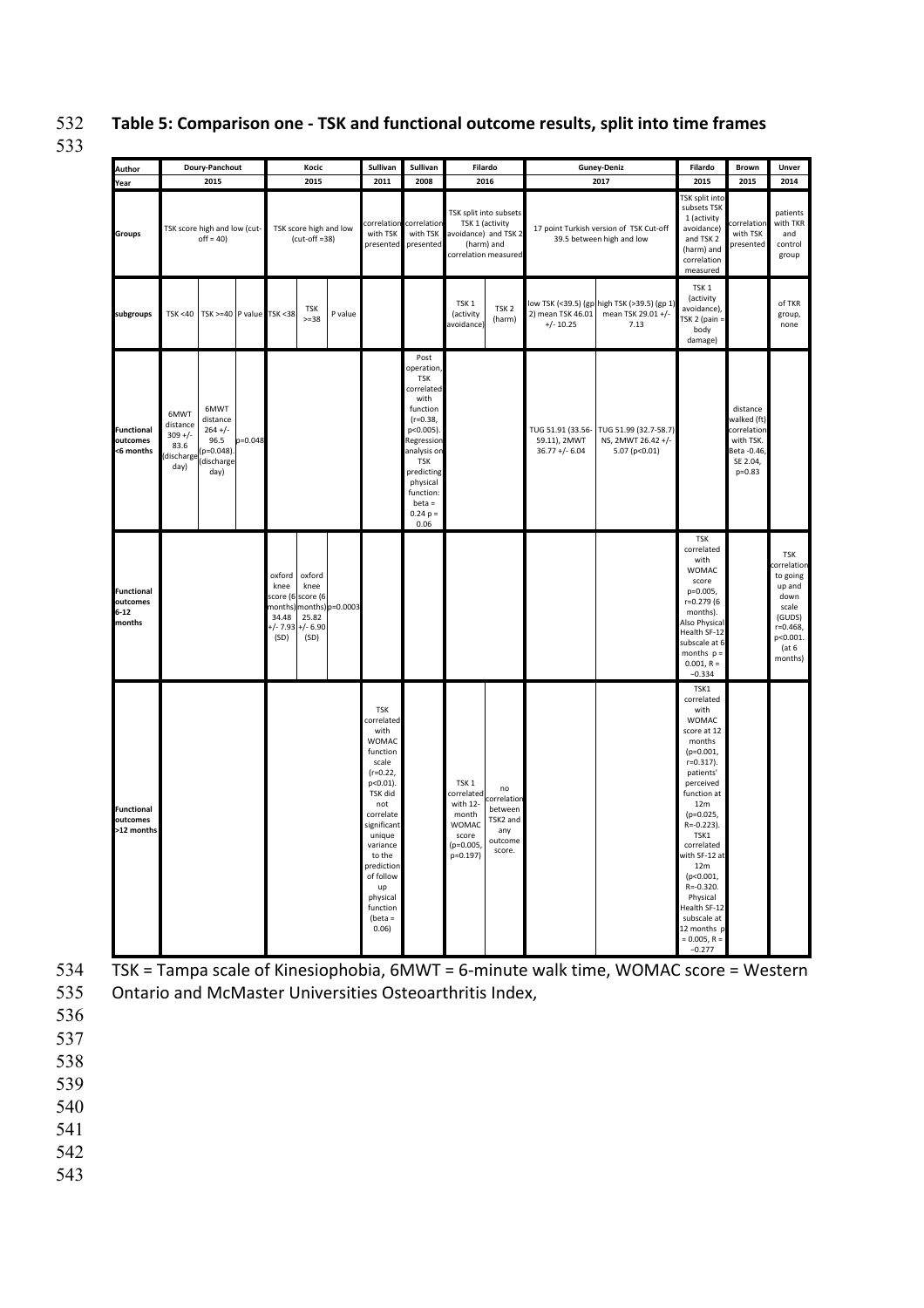| Publication<br>author      | Doury-Panchout                                                                                                        | Kocic                                                                                                                                                                                                                      | Sullivan                             | Sullivan                                 | Filardo                                                                                                       | <b>Guney-Deniz</b>                                                                                                                                                     | Filardo                                                                                                      | Brown                                                                        | Unver                                                                                                                |
|----------------------------|-----------------------------------------------------------------------------------------------------------------------|----------------------------------------------------------------------------------------------------------------------------------------------------------------------------------------------------------------------------|--------------------------------------|------------------------------------------|---------------------------------------------------------------------------------------------------------------|------------------------------------------------------------------------------------------------------------------------------------------------------------------------|--------------------------------------------------------------------------------------------------------------|------------------------------------------------------------------------------|----------------------------------------------------------------------------------------------------------------------|
| <b>Publication</b><br>year | 2015                                                                                                                  | 2015                                                                                                                                                                                                                       | 2011                                 | 2008                                     | 2016                                                                                                          | 2017                                                                                                                                                                   | 2015                                                                                                         | 2015                                                                         | 2014                                                                                                                 |
| <b>Groups</b>              | TSK score high and low (cut-<br>$off = 40$                                                                            | TSK score high and low<br>$(cut-off = 38)$                                                                                                                                                                                 | correlation<br>with TSK<br>presented | correlation with<br><b>TSK</b> presented | TSK split into<br>subsets TSK 1<br>(activity<br>avoidance) and<br>TSK 2 (harm) and<br>correlation<br>measured | 17 point<br>Turkish version<br>of TSK. Cut-off<br>39.5 between<br>high and low                                                                                         | TSK split into<br>subsets TSK 1<br>(activity<br>avoidance) and<br>SK 2 (harm) and<br>correlation<br>measured | correlation<br>with TSK<br>presented                                         | patients<br>with TKR<br>and<br>control<br>group                                                                      |
| timepoints<br>measured     | discharge day                                                                                                         | 2 weeks, 4 weeks, 6<br>months                                                                                                                                                                                              | 12 months                            | 6 weeks                                  | 12 months post<br><b>TKR</b>                                                                                  | day 2 post-op                                                                                                                                                          | 5 days, and 1, 6,<br>2 months. Final<br>follow up at<br>average 3.2<br>years                                 | post op day 1-<br>4, as well as<br>outpatient<br>follow up week<br>2,6,12,26 | pre-op,<br>discharge<br>date, 2<br>weeks, 4<br>weeks, 6<br>months<br>(most<br>results<br>reported<br>at 6<br>months) |
| subgroups                  | TSK <40 TSK >=40                                                                                                      | <b>TSK</b><br>$SK > = 38$<br>$38$                                                                                                                                                                                          |                                      |                                          | TSK <sub>1</sub><br>TSK <sub>2</sub><br>(activity<br>(harm)<br>avoidance)                                     | low<br>high<br><b>TSK</b><br><b>TSK</b><br>(39.5)<br>( >39.5)<br>(gp 2)<br>(gp 1)<br>mean<br>mean<br><b>TSK</b><br>TSK<br>46.01<br>29.01<br>$+/-$<br>+/- 7.13<br>10.25 | TSK 1 (activity<br>avoidance), TSK<br>$2$ (pain = body<br>damage)                                            |                                                                              | of TKR<br>group,<br>none                                                                                             |
| Pain <6<br>months          | pain<br>pain<br>intensity<br>intensity<br>non-<br>(mm)<br>(mm) 8.9<br>significant<br>$11.3 + /$<br>$+/- 10.5$<br>12.2 | NRS <sub>2</sub><br>NRS <sub>2</sub><br>weeks<br>5.03<br>weeks<br>2 weeks<br>$+/-$ ,<br>$6.09 + /$<br>p=0.0123,<br>1.54, 4<br>1.33, 4<br>4 weeks<br>weeks<br>weeks<br>p=0.000<br>$5.00+/$<br>3.12<br>$+/-$<br>1.49<br>1.23 |                                      |                                          |                                                                                                               | VAS/10 VAS/10<br>$= 2.3$<br>$= 3.2$<br>$(1.2 -$<br>$(1.4 -$<br>4.2<br>6.3)<br>p=0.003<br>(day 2<br>(day 2<br>post<br>post<br>op)<br>op)                                | TSK1 correlated<br>with post op<br>pain (NRS) 5<br>days p=0.031, R<br>$= 0.225$                              |                                                                              |                                                                                                                      |
| Pain 6-12<br>months        |                                                                                                                       | NRS <sub>6</sub><br>NRS <sub>6</sub><br>nonths<br>months<br>p=0.0035<br>1.81<br>$3.24 + /$<br>$+/-$<br>1.98<br>1.50                                                                                                        |                                      |                                          |                                                                                                               |                                                                                                                                                                        |                                                                                                              |                                                                              | pain<br>correlation<br>to TSK<br>reported<br>r=0.236,<br>$p=0.004$                                                   |
| Pain >12<br>months         |                                                                                                                       |                                                                                                                                                                                                                            |                                      |                                          |                                                                                                               |                                                                                                                                                                        | TSK1 correlated<br>with post op<br>pain (NRS) 12<br>months<br>(p=p=0.018, R=<br>0.234)                       |                                                                              |                                                                                                                      |

544 **Table 6: Comparison one - TSK and pain results, split into time frames**

545 TSK = Tampa scale of Kinesiophobia, NRS = numerical rating scale, VAS = visual analogue scale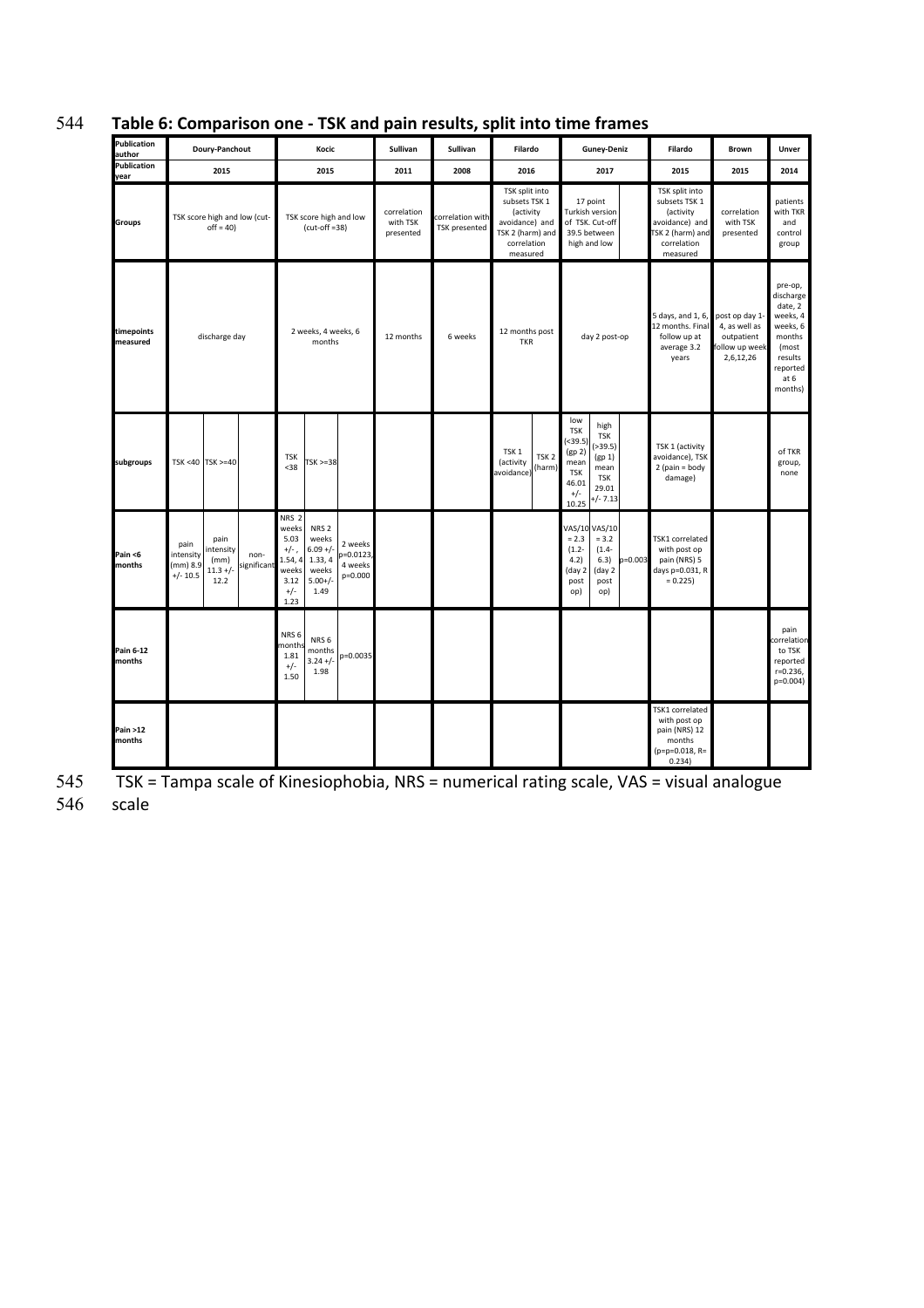| Publication<br>author       | Doury-Panchout<br>2015                                                                                              |                                                                                                                                             |                    |                                                                                                                                         | Kocic                                                                                               |                                                           | Sullivan                          | Sullivan                                                                                                                                      | Filardo                                     |                                                                                           | <b>Guney-Deniz</b>                                           |                                                                                                               | Filardo                                                                     | <b>Brown</b>                                                                                                        | Unver                                                                                                                                                                                                                                                                                                                                        |                          |
|-----------------------------|---------------------------------------------------------------------------------------------------------------------|---------------------------------------------------------------------------------------------------------------------------------------------|--------------------|-----------------------------------------------------------------------------------------------------------------------------------------|-----------------------------------------------------------------------------------------------------|-----------------------------------------------------------|-----------------------------------|-----------------------------------------------------------------------------------------------------------------------------------------------|---------------------------------------------|-------------------------------------------------------------------------------------------|--------------------------------------------------------------|---------------------------------------------------------------------------------------------------------------|-----------------------------------------------------------------------------|---------------------------------------------------------------------------------------------------------------------|----------------------------------------------------------------------------------------------------------------------------------------------------------------------------------------------------------------------------------------------------------------------------------------------------------------------------------------------|--------------------------|
| Publication<br>year         |                                                                                                                     |                                                                                                                                             | 2015               |                                                                                                                                         | 2011                                                                                                | 2008                                                      | 2016                              |                                                                                                                                               | 2017                                        |                                                                                           |                                                              | 2015                                                                                                          | 2015                                                                        | 2014                                                                                                                |                                                                                                                                                                                                                                                                                                                                              |                          |
| <b>Groups</b>               | TSK score high and low (cut-off<br>$= 40$<br>discharge day                                                          |                                                                                                                                             |                    | TSK score high and low<br>$(cut-off = 38)$<br>2 weeks, 4 weeks, 6<br>months                                                             |                                                                                                     | correlation with<br>TSK presented                         | correlation with<br>TSK presented | TSK split into<br>subsets TSK 1<br>(activity<br>avoidance) and<br>TSK 2 (harm) and<br>correlation<br>measured<br>12 months post<br><b>TKR</b> |                                             | 17 point Turkish version<br>of TSK. Cut-off 39.5<br>between high and low<br>day 2 post-op |                                                              | TSK split into<br>subsets TSK 1<br>(activity<br>avoidance) and<br>TSK 2 (harm) and<br>correlation<br>measured | correlation<br>with TSK<br>presented                                        | patients<br>with TKR<br>and<br>control<br>group                                                                     |                                                                                                                                                                                                                                                                                                                                              |                          |
| timepoints<br>measured      |                                                                                                                     |                                                                                                                                             |                    |                                                                                                                                         |                                                                                                     | 12 months                                                 | 6 weeks                           |                                                                                                                                               |                                             |                                                                                           |                                                              | 5 days, and 1, 6,<br>12 months. Final<br>follow up at<br>average 3.2 years                                    | post op day 1-<br>4, as well as<br>outpatient<br>ollow up week<br>2,6,12,26 | pre-op,<br>discharge<br>date, 2<br>weeks, 4<br>weeks, 6<br>months<br>(most<br>results<br>eported<br>at 6<br>months) |                                                                                                                                                                                                                                                                                                                                              |                          |
| subgroups                   |                                                                                                                     | TSK <40 TSK >=40                                                                                                                            |                    | <b>TSK &lt;38</b>                                                                                                                       | <b>TSK</b><br>$>=38$                                                                                |                                                           |                                   |                                                                                                                                               | TSK <sub>1</sub><br>(activity<br>avoidance) | TSK <sub>2</sub><br>(harm)                                                                | low TSK<br>( < 39.5)<br>mean<br><b>TSK</b><br>46.01<br>$+/-$ | high<br><b>TSK</b><br>( > 39.5)<br>mean<br><b>TSK</b><br>29.01<br>$10.25$ +/- 7.13                            |                                                                             | TSK 1 (activity<br>avoidance), TSK 2<br>(pain = body<br>damage)                                                     |                                                                                                                                                                                                                                                                                                                                              | of TKR<br>group,<br>none |
| ROM <6<br>months            | max<br>passive<br>flexion<br>degrees<br>$114.3 +/-$<br>7.3. max<br>active<br>extension<br>$-6.7 +/-$<br>5.9<br>day) | max<br>passive<br>flexion<br>degrees<br>$113.4 +/-$<br>9.4. Max<br>active<br>extension<br>$-5.9 +/-$<br>6.5<br>discharge (discharge<br>day) | non-<br>ignificant | active<br>knee<br>flexion:<br>$\overline{2}$<br>weeks<br>65.98<br>$+/-$<br>14.51,<br>$\overline{4}$<br>weeks<br>88.20<br>$+/-$<br>15.11 | active<br>knee<br>flexion<br>2 weeks<br>$17.35 + /$<br>14.48,<br>4 weeks<br>57.65<br>$+/-$<br>14.80 | p=0.000<br>$\overline{2}$<br>weeks,<br>p=0.000<br>4 weeks |                                   |                                                                                                                                               |                                             |                                                                                           | active<br>knee<br>flexion<br>ROM.<br>71.67                   | active<br>knee<br>65.95<br>$+/-8.35$ <sup>+/-6.73</sup>                                                       | flexion p=0.025                                                             | no correlation<br>between TSK1 or<br>TSK2 and active<br>or passive ROM                                              | <b>TSK</b> correlation<br>with active and<br>passive knee<br>flexion.<br>Negative<br>correlation 1<br>point increase<br>in TSK<br>associated with<br>0.47degree<br>decrease in<br>active knee<br>flexion (B=-<br>0.47, SE 0.18,<br>p<0.01) and<br>0.66 degree<br>decrease in<br>passive knee<br>flexion (B=-<br>0.66, SE 0.18,<br>$p<0.01$ ) |                          |
| <b>ROM 6-12</b><br>months   |                                                                                                                     |                                                                                                                                             |                    | active<br>knee<br>flexion<br>6<br>months<br>105.33<br>$+/-$<br>12.34                                                                    | active<br>knee<br>flexion<br>6<br>months<br>85.53<br>$+/-$<br>14.77                                 | p=0.000                                                   |                                   |                                                                                                                                               |                                             |                                                                                           |                                                              |                                                                                                               |                                                                             |                                                                                                                     |                                                                                                                                                                                                                                                                                                                                              |                          |
| <b>ROM &gt;12</b><br>months |                                                                                                                     |                                                                                                                                             |                    |                                                                                                                                         |                                                                                                     |                                                           |                                   |                                                                                                                                               |                                             |                                                                                           |                                                              |                                                                                                               |                                                                             |                                                                                                                     |                                                                                                                                                                                                                                                                                                                                              |                          |

#### 547 **Table 7: Comparison one – TSK and range of motion results, split into time frames**

548 TSK = Tampa scale of Kinesiophobia

549

550 551

552

553

554

555 556

557

558

559

560

561

562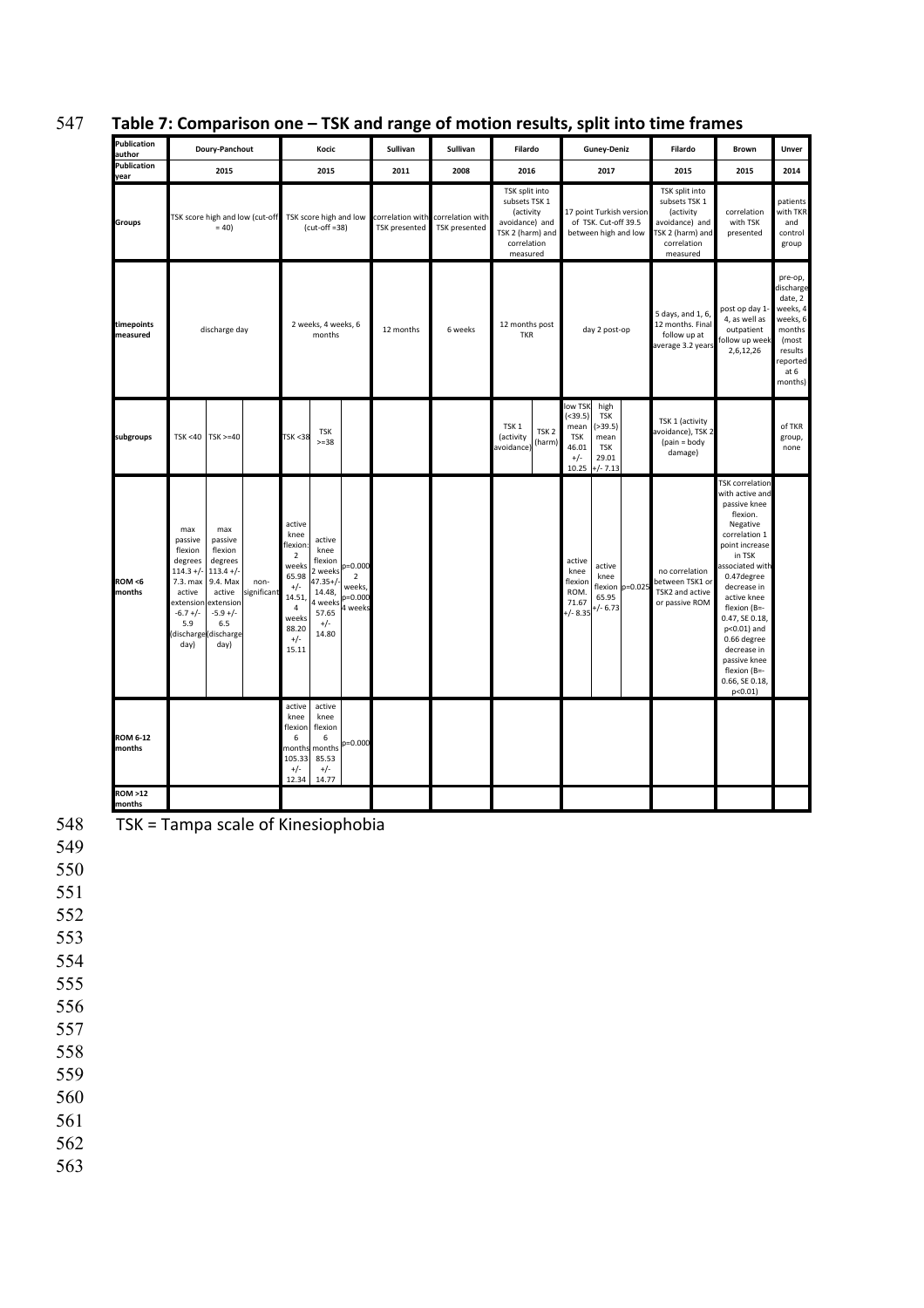#### 564 **Table 8: Comparison two results**

| Author                 |                                                  | Monticone et al                                                                                                                        |                                                |                                   | Cai et al                                            |                             | Russo et al                                                         |             |                             |  |
|------------------------|--------------------------------------------------|----------------------------------------------------------------------------------------------------------------------------------------|------------------------------------------------|-----------------------------------|------------------------------------------------------|-----------------------------|---------------------------------------------------------------------|-------------|-----------------------------|--|
| Year                   |                                                  | 2013                                                                                                                                   |                                                |                                   | 2017                                                 |                             | 2017                                                                |             |                             |  |
| Description            |                                                  | RCT comparing home based functional<br>exercises for six months to standard<br>physiotherapy (used Italian 13-point<br>version of TSK) |                                                |                                   | RCT comparing CBT programme with no<br>CBT programme |                             | comparison of video treatment with<br>group without video treatment |             |                             |  |
| Groups                 | home based<br>functional<br>exercises            | control                                                                                                                                | statistical<br>significance                    | <b>CBT</b>                        | non-CBT                                              | statistical<br>significance | video to<br>produce<br>positive<br>insight                          | no video    | statistical<br>significance |  |
| Timepoints<br>measured |                                                  | at discharge from rehab unit (t0), 6<br>months after (t1 - when rehab<br>programme stopped), and 12 months<br>post Dx (t2)             |                                                |                                   | day 1 or 2 post-TKR, 4 weeks, 6 months               |                             | pre operatively, and 3 months after<br>surgery                      |             |                             |  |
| baseline               | $31.14 +/-$<br>$7.54$ (at<br>discharge)          | $34.40 + (-5.51)$<br>(at discharge)                                                                                                    | p=0.842                                        | $46.98 +/-$<br>5.44               | $47,72 + (-6.17)$                                    | $p=0.526$                   | $36 +/- 8$                                                          | $38 + (-6)$ | p<0.01                      |  |
| Less than 3<br>months  |                                                  |                                                                                                                                        |                                                | $38.90 +/-$<br>5.07(4)<br>weeks)  | $44.18 + (-5.83)$<br>(4 weeks)                       |                             |                                                                     |             |                             |  |
| 3-11 months            | baseline -<br>$14.30 +/-$<br>0.80(6)<br>months)  | baseline -2.10<br>$+/- 0.80(6)$<br>months)                                                                                             | MD-12.2 (-<br>14.9 to -<br>$9.9$ ),<br>p<0.001 | $27.76 +/-$<br>4.56 (6<br>months) | $36.54 + (-3.58)$<br>(6 months)                      | $F = 33.867$ ,<br>p<0.001   | $24 +/- 5$                                                          | $29 +/- 5$  | p<0.01                      |  |
| 12 months<br>plus      | baseline -<br>$18.30 +/-$<br>0.80(12)<br>months) | baseline -2.80<br>$+/- 0.80(12)$<br>months)                                                                                            | MD-15.4 (-<br>17.7 to -<br>13.2)<br>p<0.001    |                                   |                                                      |                             |                                                                     |             |                             |  |

565 RCT = Randomised controlled trial, TSK = Tampa scale of Kinesiophobia, MD = mean<br>566 difference, CBT = cognitive behavioural therapy

difference, CBT = cognitive behavioural therapy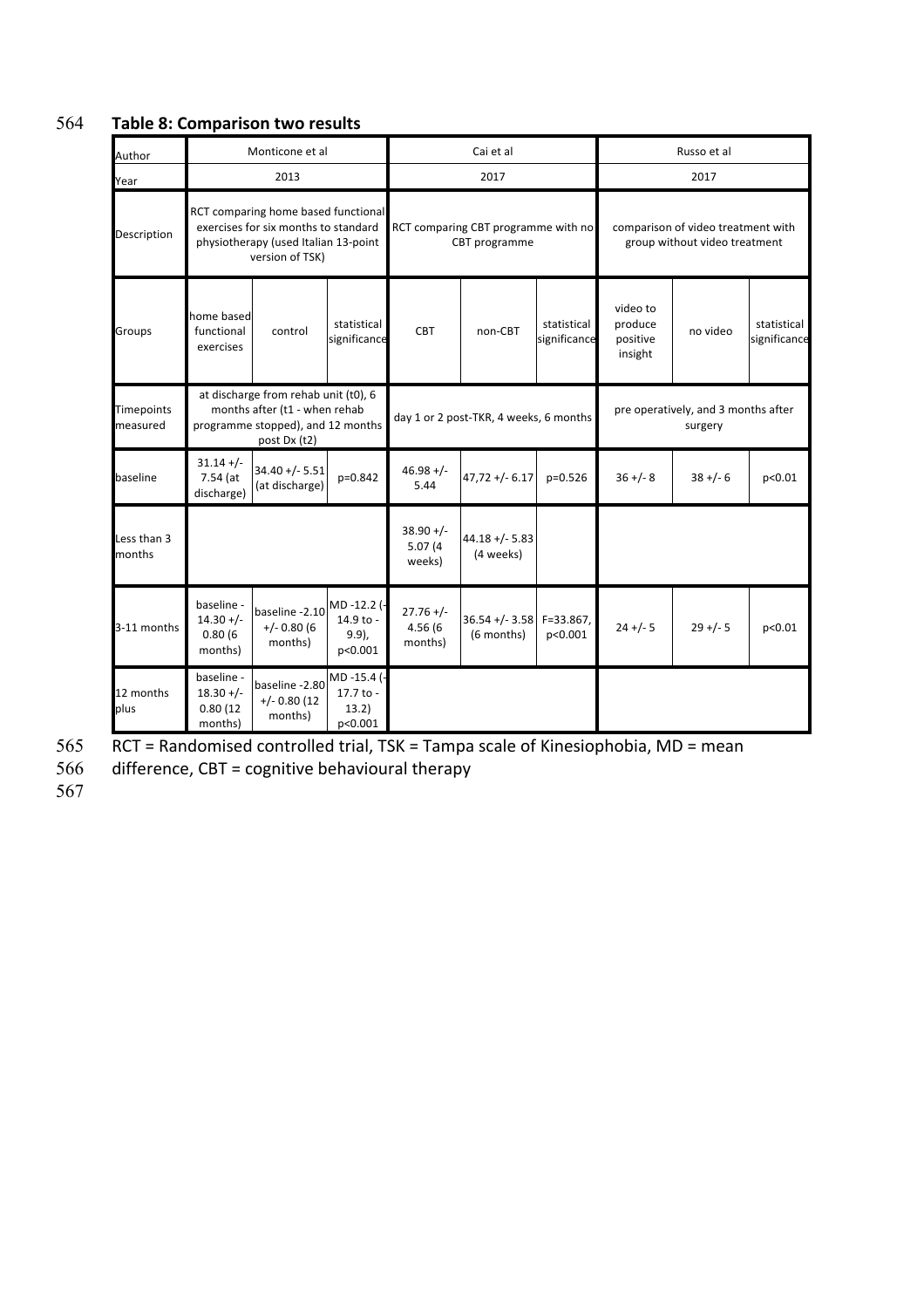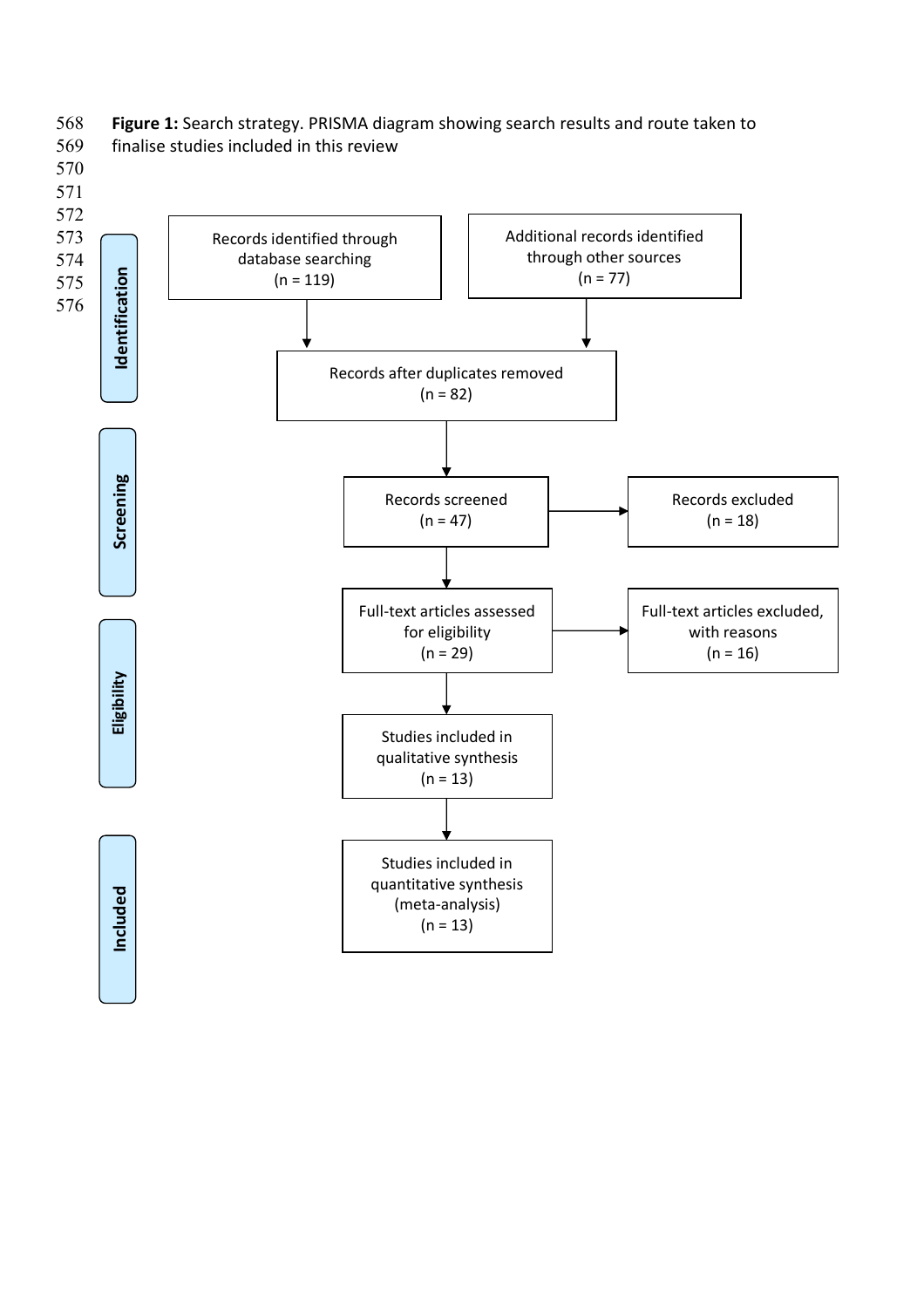| 578<br>579<br>D. A. Heck, R. L. Robinson, C. M. Partridge, R. M. Lubitz, and D. A. Freund, "Patient<br>$[1]$<br>580<br>outcomes after knee replacement," Clin. Orthop. Relat. Res., no. 356, pp. 93-110,<br>581<br>1998.<br>582<br>M. Kocic et al., "Influence of fear of movement on total knee arthroplasty outcome,"<br>$[2]$<br>583<br>Ann. Ital. Chir., vol. 86, no. 2, pp. 148-155, 2015.<br>584<br>J. A. Singh and D. G. Lewallen, "Medical and psychological comorbidity predicts poor<br>$[3]$<br>585<br>pain outcomes after total knee arthroplasty.," Rheumatology (Oxford)., vol. 52, no. 5,<br>586<br>pp. 916-23, May 2013.<br>587<br>Y. Hirakawa, M. Hara, A. Fujiwara, H. Hanada, and S. Morioka, "The relationship<br>$[4]$<br>588<br>among psychological factors, neglect-like symptoms and postoperative pain after<br>589<br>total knee arthroplasty," Pain Res. Manag., vol. 19, no. 5, pp. 251-256, Sep. 2014.<br>590<br>D. Culliford, J. Maskell, A. Judge, C. Cooper, D. Prieto-Alhambra, and N. K. Arden,<br>$[5]$<br>591<br>"Future projections of total hip and knee arthroplasty in the UK: Results from the UK<br>592<br>Clinical Practice Research Datalink," Osteoarthr. Cartil., vol. 23, no. 4, pp. 594-600,<br>593<br>Apr. 2015.<br>594<br>M. Monticone et al., "Home-Based Functional Exercises Aimed at Managing<br>[6]<br>595<br>Kinesiophobia Contribute to Improving Disability and Quality of Life of Patients<br>596<br>Undergoing Total Knee Arthroplasty: A Randomized Controlled Trial," Arch. Phys.<br>597<br>Med. Rehabil., vol. 94, no. 2, pp. 231-239, 2013.<br>598<br>A. D. Beswick, V. Wylde, R. Gooberman-Hill, A. Blom, and P. Dieppe, "What<br>$[7]$<br>599<br>proportion of patients report long-term pain after total hip or knee replacement for<br>600<br>osteoarthritis? A systematic review of Prospective studies in unselected patients,"<br>601<br>BMJ Open, vol. 2, no. 1, 2012.<br>602<br>R. W. Rutherford, J. M. Jennings, and D. A. Dennis, "Enhancing Recovery After Total<br>[8]<br>603<br>Knee Arthroplasty," Orthopedic Clinics of North America, vol. 48, no. 4. W.B.<br>604<br>Saunders, pp. 391-400, 01-Oct-2017.<br>605<br>J. W. S. Vlaeyen, A. M. J. Kole-Snijders, R. G. B. Boeren, and H. van Eek, "Fear of<br>[9]<br>606<br>movement/(re)injury in chronic low back pain and its relation to behavioral<br>607<br>performance," Pain, vol. 62, no. 3, pp. 363-372, 1995.<br>608<br>J. Lethem, P. D. Slade, J. D. G. Troup, and G. Bentley, "Outline of a fear-avoidance<br>$[10]$<br>609<br>model of exaggerated pain perception-I," Behav. Res. Ther., vol. 21, no. 4, pp. 401-<br>610<br>408, 1983.<br>611<br>M. Bäck, Å. Cider, J. Herlitz, M. Lundberg, and B. Jansson, "Kinesiophobia mediates<br>$[11]$<br>612<br>the influences on attendance at exercise-based cardiac rehabilitation in patients with<br>613<br>coronary artery disease," Physiother. Theory Pract., vol. 32, no. 8, pp. 571-580, Nov.<br>614<br>2016.<br>615<br>L. J. Carroll, J. D. Cassidy, and P. Côté, "Depression as a risk factor for onset of an<br>$[12]$<br>616<br>episode of troublesome neck and low back pain," Pain, vol. 107, no. 1-2, pp. 134-<br>617<br>139, Jan. 2004.<br>618<br>B. G. Druss, R. A. Rosenheck, and W. H. Sledge, "Health and disability costs of<br>$[13]$<br>619<br>depressive illness in a major U.S. corporation," Am. J. Psychiatry, vol. 157, no. 8, pp.<br>620<br>1274-1278, 2000.<br>621<br>A. J. Rush, P. Polatin, and R. J. Gatchel, "Depression and chronic low back pain:<br>$[14]$<br>622<br>Establishing priorities in treatment," in Spine, 2000, vol. 25, no. 20, pp. 2566-2571. | 577 |        | <b>References</b>                                                                     |
|-----------------------------------------------------------------------------------------------------------------------------------------------------------------------------------------------------------------------------------------------------------------------------------------------------------------------------------------------------------------------------------------------------------------------------------------------------------------------------------------------------------------------------------------------------------------------------------------------------------------------------------------------------------------------------------------------------------------------------------------------------------------------------------------------------------------------------------------------------------------------------------------------------------------------------------------------------------------------------------------------------------------------------------------------------------------------------------------------------------------------------------------------------------------------------------------------------------------------------------------------------------------------------------------------------------------------------------------------------------------------------------------------------------------------------------------------------------------------------------------------------------------------------------------------------------------------------------------------------------------------------------------------------------------------------------------------------------------------------------------------------------------------------------------------------------------------------------------------------------------------------------------------------------------------------------------------------------------------------------------------------------------------------------------------------------------------------------------------------------------------------------------------------------------------------------------------------------------------------------------------------------------------------------------------------------------------------------------------------------------------------------------------------------------------------------------------------------------------------------------------------------------------------------------------------------------------------------------------------------------------------------------------------------------------------------------------------------------------------------------------------------------------------------------------------------------------------------------------------------------------------------------------------------------------------------------------------------------------------------------------------------------------------------------------------------------------------------------------------------------------------------------------------------------------------------------------------------------------------------------------------------------------------------------------------------------------------------------------------------------------------------------------------------------------------------------------------------------------------------------------------------------------------------------------------------------------------------------------------------------------------------------------------------------------------------------|-----|--------|---------------------------------------------------------------------------------------|
|                                                                                                                                                                                                                                                                                                                                                                                                                                                                                                                                                                                                                                                                                                                                                                                                                                                                                                                                                                                                                                                                                                                                                                                                                                                                                                                                                                                                                                                                                                                                                                                                                                                                                                                                                                                                                                                                                                                                                                                                                                                                                                                                                                                                                                                                                                                                                                                                                                                                                                                                                                                                                                                                                                                                                                                                                                                                                                                                                                                                                                                                                                                                                                                                                                                                                                                                                                                                                                                                                                                                                                                                                                                                                         |     |        |                                                                                       |
|                                                                                                                                                                                                                                                                                                                                                                                                                                                                                                                                                                                                                                                                                                                                                                                                                                                                                                                                                                                                                                                                                                                                                                                                                                                                                                                                                                                                                                                                                                                                                                                                                                                                                                                                                                                                                                                                                                                                                                                                                                                                                                                                                                                                                                                                                                                                                                                                                                                                                                                                                                                                                                                                                                                                                                                                                                                                                                                                                                                                                                                                                                                                                                                                                                                                                                                                                                                                                                                                                                                                                                                                                                                                                         |     |        |                                                                                       |
|                                                                                                                                                                                                                                                                                                                                                                                                                                                                                                                                                                                                                                                                                                                                                                                                                                                                                                                                                                                                                                                                                                                                                                                                                                                                                                                                                                                                                                                                                                                                                                                                                                                                                                                                                                                                                                                                                                                                                                                                                                                                                                                                                                                                                                                                                                                                                                                                                                                                                                                                                                                                                                                                                                                                                                                                                                                                                                                                                                                                                                                                                                                                                                                                                                                                                                                                                                                                                                                                                                                                                                                                                                                                                         |     |        |                                                                                       |
|                                                                                                                                                                                                                                                                                                                                                                                                                                                                                                                                                                                                                                                                                                                                                                                                                                                                                                                                                                                                                                                                                                                                                                                                                                                                                                                                                                                                                                                                                                                                                                                                                                                                                                                                                                                                                                                                                                                                                                                                                                                                                                                                                                                                                                                                                                                                                                                                                                                                                                                                                                                                                                                                                                                                                                                                                                                                                                                                                                                                                                                                                                                                                                                                                                                                                                                                                                                                                                                                                                                                                                                                                                                                                         |     |        |                                                                                       |
|                                                                                                                                                                                                                                                                                                                                                                                                                                                                                                                                                                                                                                                                                                                                                                                                                                                                                                                                                                                                                                                                                                                                                                                                                                                                                                                                                                                                                                                                                                                                                                                                                                                                                                                                                                                                                                                                                                                                                                                                                                                                                                                                                                                                                                                                                                                                                                                                                                                                                                                                                                                                                                                                                                                                                                                                                                                                                                                                                                                                                                                                                                                                                                                                                                                                                                                                                                                                                                                                                                                                                                                                                                                                                         |     |        |                                                                                       |
|                                                                                                                                                                                                                                                                                                                                                                                                                                                                                                                                                                                                                                                                                                                                                                                                                                                                                                                                                                                                                                                                                                                                                                                                                                                                                                                                                                                                                                                                                                                                                                                                                                                                                                                                                                                                                                                                                                                                                                                                                                                                                                                                                                                                                                                                                                                                                                                                                                                                                                                                                                                                                                                                                                                                                                                                                                                                                                                                                                                                                                                                                                                                                                                                                                                                                                                                                                                                                                                                                                                                                                                                                                                                                         |     |        |                                                                                       |
|                                                                                                                                                                                                                                                                                                                                                                                                                                                                                                                                                                                                                                                                                                                                                                                                                                                                                                                                                                                                                                                                                                                                                                                                                                                                                                                                                                                                                                                                                                                                                                                                                                                                                                                                                                                                                                                                                                                                                                                                                                                                                                                                                                                                                                                                                                                                                                                                                                                                                                                                                                                                                                                                                                                                                                                                                                                                                                                                                                                                                                                                                                                                                                                                                                                                                                                                                                                                                                                                                                                                                                                                                                                                                         |     |        |                                                                                       |
|                                                                                                                                                                                                                                                                                                                                                                                                                                                                                                                                                                                                                                                                                                                                                                                                                                                                                                                                                                                                                                                                                                                                                                                                                                                                                                                                                                                                                                                                                                                                                                                                                                                                                                                                                                                                                                                                                                                                                                                                                                                                                                                                                                                                                                                                                                                                                                                                                                                                                                                                                                                                                                                                                                                                                                                                                                                                                                                                                                                                                                                                                                                                                                                                                                                                                                                                                                                                                                                                                                                                                                                                                                                                                         |     |        |                                                                                       |
|                                                                                                                                                                                                                                                                                                                                                                                                                                                                                                                                                                                                                                                                                                                                                                                                                                                                                                                                                                                                                                                                                                                                                                                                                                                                                                                                                                                                                                                                                                                                                                                                                                                                                                                                                                                                                                                                                                                                                                                                                                                                                                                                                                                                                                                                                                                                                                                                                                                                                                                                                                                                                                                                                                                                                                                                                                                                                                                                                                                                                                                                                                                                                                                                                                                                                                                                                                                                                                                                                                                                                                                                                                                                                         |     |        |                                                                                       |
|                                                                                                                                                                                                                                                                                                                                                                                                                                                                                                                                                                                                                                                                                                                                                                                                                                                                                                                                                                                                                                                                                                                                                                                                                                                                                                                                                                                                                                                                                                                                                                                                                                                                                                                                                                                                                                                                                                                                                                                                                                                                                                                                                                                                                                                                                                                                                                                                                                                                                                                                                                                                                                                                                                                                                                                                                                                                                                                                                                                                                                                                                                                                                                                                                                                                                                                                                                                                                                                                                                                                                                                                                                                                                         |     |        |                                                                                       |
|                                                                                                                                                                                                                                                                                                                                                                                                                                                                                                                                                                                                                                                                                                                                                                                                                                                                                                                                                                                                                                                                                                                                                                                                                                                                                                                                                                                                                                                                                                                                                                                                                                                                                                                                                                                                                                                                                                                                                                                                                                                                                                                                                                                                                                                                                                                                                                                                                                                                                                                                                                                                                                                                                                                                                                                                                                                                                                                                                                                                                                                                                                                                                                                                                                                                                                                                                                                                                                                                                                                                                                                                                                                                                         |     |        |                                                                                       |
|                                                                                                                                                                                                                                                                                                                                                                                                                                                                                                                                                                                                                                                                                                                                                                                                                                                                                                                                                                                                                                                                                                                                                                                                                                                                                                                                                                                                                                                                                                                                                                                                                                                                                                                                                                                                                                                                                                                                                                                                                                                                                                                                                                                                                                                                                                                                                                                                                                                                                                                                                                                                                                                                                                                                                                                                                                                                                                                                                                                                                                                                                                                                                                                                                                                                                                                                                                                                                                                                                                                                                                                                                                                                                         |     |        |                                                                                       |
|                                                                                                                                                                                                                                                                                                                                                                                                                                                                                                                                                                                                                                                                                                                                                                                                                                                                                                                                                                                                                                                                                                                                                                                                                                                                                                                                                                                                                                                                                                                                                                                                                                                                                                                                                                                                                                                                                                                                                                                                                                                                                                                                                                                                                                                                                                                                                                                                                                                                                                                                                                                                                                                                                                                                                                                                                                                                                                                                                                                                                                                                                                                                                                                                                                                                                                                                                                                                                                                                                                                                                                                                                                                                                         |     |        |                                                                                       |
|                                                                                                                                                                                                                                                                                                                                                                                                                                                                                                                                                                                                                                                                                                                                                                                                                                                                                                                                                                                                                                                                                                                                                                                                                                                                                                                                                                                                                                                                                                                                                                                                                                                                                                                                                                                                                                                                                                                                                                                                                                                                                                                                                                                                                                                                                                                                                                                                                                                                                                                                                                                                                                                                                                                                                                                                                                                                                                                                                                                                                                                                                                                                                                                                                                                                                                                                                                                                                                                                                                                                                                                                                                                                                         |     |        |                                                                                       |
|                                                                                                                                                                                                                                                                                                                                                                                                                                                                                                                                                                                                                                                                                                                                                                                                                                                                                                                                                                                                                                                                                                                                                                                                                                                                                                                                                                                                                                                                                                                                                                                                                                                                                                                                                                                                                                                                                                                                                                                                                                                                                                                                                                                                                                                                                                                                                                                                                                                                                                                                                                                                                                                                                                                                                                                                                                                                                                                                                                                                                                                                                                                                                                                                                                                                                                                                                                                                                                                                                                                                                                                                                                                                                         |     |        |                                                                                       |
|                                                                                                                                                                                                                                                                                                                                                                                                                                                                                                                                                                                                                                                                                                                                                                                                                                                                                                                                                                                                                                                                                                                                                                                                                                                                                                                                                                                                                                                                                                                                                                                                                                                                                                                                                                                                                                                                                                                                                                                                                                                                                                                                                                                                                                                                                                                                                                                                                                                                                                                                                                                                                                                                                                                                                                                                                                                                                                                                                                                                                                                                                                                                                                                                                                                                                                                                                                                                                                                                                                                                                                                                                                                                                         |     |        |                                                                                       |
|                                                                                                                                                                                                                                                                                                                                                                                                                                                                                                                                                                                                                                                                                                                                                                                                                                                                                                                                                                                                                                                                                                                                                                                                                                                                                                                                                                                                                                                                                                                                                                                                                                                                                                                                                                                                                                                                                                                                                                                                                                                                                                                                                                                                                                                                                                                                                                                                                                                                                                                                                                                                                                                                                                                                                                                                                                                                                                                                                                                                                                                                                                                                                                                                                                                                                                                                                                                                                                                                                                                                                                                                                                                                                         |     |        |                                                                                       |
|                                                                                                                                                                                                                                                                                                                                                                                                                                                                                                                                                                                                                                                                                                                                                                                                                                                                                                                                                                                                                                                                                                                                                                                                                                                                                                                                                                                                                                                                                                                                                                                                                                                                                                                                                                                                                                                                                                                                                                                                                                                                                                                                                                                                                                                                                                                                                                                                                                                                                                                                                                                                                                                                                                                                                                                                                                                                                                                                                                                                                                                                                                                                                                                                                                                                                                                                                                                                                                                                                                                                                                                                                                                                                         |     |        |                                                                                       |
|                                                                                                                                                                                                                                                                                                                                                                                                                                                                                                                                                                                                                                                                                                                                                                                                                                                                                                                                                                                                                                                                                                                                                                                                                                                                                                                                                                                                                                                                                                                                                                                                                                                                                                                                                                                                                                                                                                                                                                                                                                                                                                                                                                                                                                                                                                                                                                                                                                                                                                                                                                                                                                                                                                                                                                                                                                                                                                                                                                                                                                                                                                                                                                                                                                                                                                                                                                                                                                                                                                                                                                                                                                                                                         |     |        |                                                                                       |
|                                                                                                                                                                                                                                                                                                                                                                                                                                                                                                                                                                                                                                                                                                                                                                                                                                                                                                                                                                                                                                                                                                                                                                                                                                                                                                                                                                                                                                                                                                                                                                                                                                                                                                                                                                                                                                                                                                                                                                                                                                                                                                                                                                                                                                                                                                                                                                                                                                                                                                                                                                                                                                                                                                                                                                                                                                                                                                                                                                                                                                                                                                                                                                                                                                                                                                                                                                                                                                                                                                                                                                                                                                                                                         |     |        |                                                                                       |
|                                                                                                                                                                                                                                                                                                                                                                                                                                                                                                                                                                                                                                                                                                                                                                                                                                                                                                                                                                                                                                                                                                                                                                                                                                                                                                                                                                                                                                                                                                                                                                                                                                                                                                                                                                                                                                                                                                                                                                                                                                                                                                                                                                                                                                                                                                                                                                                                                                                                                                                                                                                                                                                                                                                                                                                                                                                                                                                                                                                                                                                                                                                                                                                                                                                                                                                                                                                                                                                                                                                                                                                                                                                                                         |     |        |                                                                                       |
|                                                                                                                                                                                                                                                                                                                                                                                                                                                                                                                                                                                                                                                                                                                                                                                                                                                                                                                                                                                                                                                                                                                                                                                                                                                                                                                                                                                                                                                                                                                                                                                                                                                                                                                                                                                                                                                                                                                                                                                                                                                                                                                                                                                                                                                                                                                                                                                                                                                                                                                                                                                                                                                                                                                                                                                                                                                                                                                                                                                                                                                                                                                                                                                                                                                                                                                                                                                                                                                                                                                                                                                                                                                                                         |     |        |                                                                                       |
|                                                                                                                                                                                                                                                                                                                                                                                                                                                                                                                                                                                                                                                                                                                                                                                                                                                                                                                                                                                                                                                                                                                                                                                                                                                                                                                                                                                                                                                                                                                                                                                                                                                                                                                                                                                                                                                                                                                                                                                                                                                                                                                                                                                                                                                                                                                                                                                                                                                                                                                                                                                                                                                                                                                                                                                                                                                                                                                                                                                                                                                                                                                                                                                                                                                                                                                                                                                                                                                                                                                                                                                                                                                                                         |     |        |                                                                                       |
|                                                                                                                                                                                                                                                                                                                                                                                                                                                                                                                                                                                                                                                                                                                                                                                                                                                                                                                                                                                                                                                                                                                                                                                                                                                                                                                                                                                                                                                                                                                                                                                                                                                                                                                                                                                                                                                                                                                                                                                                                                                                                                                                                                                                                                                                                                                                                                                                                                                                                                                                                                                                                                                                                                                                                                                                                                                                                                                                                                                                                                                                                                                                                                                                                                                                                                                                                                                                                                                                                                                                                                                                                                                                                         |     |        |                                                                                       |
|                                                                                                                                                                                                                                                                                                                                                                                                                                                                                                                                                                                                                                                                                                                                                                                                                                                                                                                                                                                                                                                                                                                                                                                                                                                                                                                                                                                                                                                                                                                                                                                                                                                                                                                                                                                                                                                                                                                                                                                                                                                                                                                                                                                                                                                                                                                                                                                                                                                                                                                                                                                                                                                                                                                                                                                                                                                                                                                                                                                                                                                                                                                                                                                                                                                                                                                                                                                                                                                                                                                                                                                                                                                                                         |     |        |                                                                                       |
|                                                                                                                                                                                                                                                                                                                                                                                                                                                                                                                                                                                                                                                                                                                                                                                                                                                                                                                                                                                                                                                                                                                                                                                                                                                                                                                                                                                                                                                                                                                                                                                                                                                                                                                                                                                                                                                                                                                                                                                                                                                                                                                                                                                                                                                                                                                                                                                                                                                                                                                                                                                                                                                                                                                                                                                                                                                                                                                                                                                                                                                                                                                                                                                                                                                                                                                                                                                                                                                                                                                                                                                                                                                                                         |     |        |                                                                                       |
|                                                                                                                                                                                                                                                                                                                                                                                                                                                                                                                                                                                                                                                                                                                                                                                                                                                                                                                                                                                                                                                                                                                                                                                                                                                                                                                                                                                                                                                                                                                                                                                                                                                                                                                                                                                                                                                                                                                                                                                                                                                                                                                                                                                                                                                                                                                                                                                                                                                                                                                                                                                                                                                                                                                                                                                                                                                                                                                                                                                                                                                                                                                                                                                                                                                                                                                                                                                                                                                                                                                                                                                                                                                                                         |     |        |                                                                                       |
|                                                                                                                                                                                                                                                                                                                                                                                                                                                                                                                                                                                                                                                                                                                                                                                                                                                                                                                                                                                                                                                                                                                                                                                                                                                                                                                                                                                                                                                                                                                                                                                                                                                                                                                                                                                                                                                                                                                                                                                                                                                                                                                                                                                                                                                                                                                                                                                                                                                                                                                                                                                                                                                                                                                                                                                                                                                                                                                                                                                                                                                                                                                                                                                                                                                                                                                                                                                                                                                                                                                                                                                                                                                                                         |     |        |                                                                                       |
|                                                                                                                                                                                                                                                                                                                                                                                                                                                                                                                                                                                                                                                                                                                                                                                                                                                                                                                                                                                                                                                                                                                                                                                                                                                                                                                                                                                                                                                                                                                                                                                                                                                                                                                                                                                                                                                                                                                                                                                                                                                                                                                                                                                                                                                                                                                                                                                                                                                                                                                                                                                                                                                                                                                                                                                                                                                                                                                                                                                                                                                                                                                                                                                                                                                                                                                                                                                                                                                                                                                                                                                                                                                                                         |     |        |                                                                                       |
|                                                                                                                                                                                                                                                                                                                                                                                                                                                                                                                                                                                                                                                                                                                                                                                                                                                                                                                                                                                                                                                                                                                                                                                                                                                                                                                                                                                                                                                                                                                                                                                                                                                                                                                                                                                                                                                                                                                                                                                                                                                                                                                                                                                                                                                                                                                                                                                                                                                                                                                                                                                                                                                                                                                                                                                                                                                                                                                                                                                                                                                                                                                                                                                                                                                                                                                                                                                                                                                                                                                                                                                                                                                                                         |     |        |                                                                                       |
|                                                                                                                                                                                                                                                                                                                                                                                                                                                                                                                                                                                                                                                                                                                                                                                                                                                                                                                                                                                                                                                                                                                                                                                                                                                                                                                                                                                                                                                                                                                                                                                                                                                                                                                                                                                                                                                                                                                                                                                                                                                                                                                                                                                                                                                                                                                                                                                                                                                                                                                                                                                                                                                                                                                                                                                                                                                                                                                                                                                                                                                                                                                                                                                                                                                                                                                                                                                                                                                                                                                                                                                                                                                                                         |     |        |                                                                                       |
|                                                                                                                                                                                                                                                                                                                                                                                                                                                                                                                                                                                                                                                                                                                                                                                                                                                                                                                                                                                                                                                                                                                                                                                                                                                                                                                                                                                                                                                                                                                                                                                                                                                                                                                                                                                                                                                                                                                                                                                                                                                                                                                                                                                                                                                                                                                                                                                                                                                                                                                                                                                                                                                                                                                                                                                                                                                                                                                                                                                                                                                                                                                                                                                                                                                                                                                                                                                                                                                                                                                                                                                                                                                                                         |     |        |                                                                                       |
|                                                                                                                                                                                                                                                                                                                                                                                                                                                                                                                                                                                                                                                                                                                                                                                                                                                                                                                                                                                                                                                                                                                                                                                                                                                                                                                                                                                                                                                                                                                                                                                                                                                                                                                                                                                                                                                                                                                                                                                                                                                                                                                                                                                                                                                                                                                                                                                                                                                                                                                                                                                                                                                                                                                                                                                                                                                                                                                                                                                                                                                                                                                                                                                                                                                                                                                                                                                                                                                                                                                                                                                                                                                                                         |     |        |                                                                                       |
|                                                                                                                                                                                                                                                                                                                                                                                                                                                                                                                                                                                                                                                                                                                                                                                                                                                                                                                                                                                                                                                                                                                                                                                                                                                                                                                                                                                                                                                                                                                                                                                                                                                                                                                                                                                                                                                                                                                                                                                                                                                                                                                                                                                                                                                                                                                                                                                                                                                                                                                                                                                                                                                                                                                                                                                                                                                                                                                                                                                                                                                                                                                                                                                                                                                                                                                                                                                                                                                                                                                                                                                                                                                                                         |     |        |                                                                                       |
|                                                                                                                                                                                                                                                                                                                                                                                                                                                                                                                                                                                                                                                                                                                                                                                                                                                                                                                                                                                                                                                                                                                                                                                                                                                                                                                                                                                                                                                                                                                                                                                                                                                                                                                                                                                                                                                                                                                                                                                                                                                                                                                                                                                                                                                                                                                                                                                                                                                                                                                                                                                                                                                                                                                                                                                                                                                                                                                                                                                                                                                                                                                                                                                                                                                                                                                                                                                                                                                                                                                                                                                                                                                                                         |     |        |                                                                                       |
|                                                                                                                                                                                                                                                                                                                                                                                                                                                                                                                                                                                                                                                                                                                                                                                                                                                                                                                                                                                                                                                                                                                                                                                                                                                                                                                                                                                                                                                                                                                                                                                                                                                                                                                                                                                                                                                                                                                                                                                                                                                                                                                                                                                                                                                                                                                                                                                                                                                                                                                                                                                                                                                                                                                                                                                                                                                                                                                                                                                                                                                                                                                                                                                                                                                                                                                                                                                                                                                                                                                                                                                                                                                                                         |     |        |                                                                                       |
|                                                                                                                                                                                                                                                                                                                                                                                                                                                                                                                                                                                                                                                                                                                                                                                                                                                                                                                                                                                                                                                                                                                                                                                                                                                                                                                                                                                                                                                                                                                                                                                                                                                                                                                                                                                                                                                                                                                                                                                                                                                                                                                                                                                                                                                                                                                                                                                                                                                                                                                                                                                                                                                                                                                                                                                                                                                                                                                                                                                                                                                                                                                                                                                                                                                                                                                                                                                                                                                                                                                                                                                                                                                                                         |     |        |                                                                                       |
|                                                                                                                                                                                                                                                                                                                                                                                                                                                                                                                                                                                                                                                                                                                                                                                                                                                                                                                                                                                                                                                                                                                                                                                                                                                                                                                                                                                                                                                                                                                                                                                                                                                                                                                                                                                                                                                                                                                                                                                                                                                                                                                                                                                                                                                                                                                                                                                                                                                                                                                                                                                                                                                                                                                                                                                                                                                                                                                                                                                                                                                                                                                                                                                                                                                                                                                                                                                                                                                                                                                                                                                                                                                                                         |     |        |                                                                                       |
|                                                                                                                                                                                                                                                                                                                                                                                                                                                                                                                                                                                                                                                                                                                                                                                                                                                                                                                                                                                                                                                                                                                                                                                                                                                                                                                                                                                                                                                                                                                                                                                                                                                                                                                                                                                                                                                                                                                                                                                                                                                                                                                                                                                                                                                                                                                                                                                                                                                                                                                                                                                                                                                                                                                                                                                                                                                                                                                                                                                                                                                                                                                                                                                                                                                                                                                                                                                                                                                                                                                                                                                                                                                                                         |     |        |                                                                                       |
|                                                                                                                                                                                                                                                                                                                                                                                                                                                                                                                                                                                                                                                                                                                                                                                                                                                                                                                                                                                                                                                                                                                                                                                                                                                                                                                                                                                                                                                                                                                                                                                                                                                                                                                                                                                                                                                                                                                                                                                                                                                                                                                                                                                                                                                                                                                                                                                                                                                                                                                                                                                                                                                                                                                                                                                                                                                                                                                                                                                                                                                                                                                                                                                                                                                                                                                                                                                                                                                                                                                                                                                                                                                                                         |     |        |                                                                                       |
|                                                                                                                                                                                                                                                                                                                                                                                                                                                                                                                                                                                                                                                                                                                                                                                                                                                                                                                                                                                                                                                                                                                                                                                                                                                                                                                                                                                                                                                                                                                                                                                                                                                                                                                                                                                                                                                                                                                                                                                                                                                                                                                                                                                                                                                                                                                                                                                                                                                                                                                                                                                                                                                                                                                                                                                                                                                                                                                                                                                                                                                                                                                                                                                                                                                                                                                                                                                                                                                                                                                                                                                                                                                                                         |     |        |                                                                                       |
|                                                                                                                                                                                                                                                                                                                                                                                                                                                                                                                                                                                                                                                                                                                                                                                                                                                                                                                                                                                                                                                                                                                                                                                                                                                                                                                                                                                                                                                                                                                                                                                                                                                                                                                                                                                                                                                                                                                                                                                                                                                                                                                                                                                                                                                                                                                                                                                                                                                                                                                                                                                                                                                                                                                                                                                                                                                                                                                                                                                                                                                                                                                                                                                                                                                                                                                                                                                                                                                                                                                                                                                                                                                                                         |     |        |                                                                                       |
|                                                                                                                                                                                                                                                                                                                                                                                                                                                                                                                                                                                                                                                                                                                                                                                                                                                                                                                                                                                                                                                                                                                                                                                                                                                                                                                                                                                                                                                                                                                                                                                                                                                                                                                                                                                                                                                                                                                                                                                                                                                                                                                                                                                                                                                                                                                                                                                                                                                                                                                                                                                                                                                                                                                                                                                                                                                                                                                                                                                                                                                                                                                                                                                                                                                                                                                                                                                                                                                                                                                                                                                                                                                                                         |     |        |                                                                                       |
|                                                                                                                                                                                                                                                                                                                                                                                                                                                                                                                                                                                                                                                                                                                                                                                                                                                                                                                                                                                                                                                                                                                                                                                                                                                                                                                                                                                                                                                                                                                                                                                                                                                                                                                                                                                                                                                                                                                                                                                                                                                                                                                                                                                                                                                                                                                                                                                                                                                                                                                                                                                                                                                                                                                                                                                                                                                                                                                                                                                                                                                                                                                                                                                                                                                                                                                                                                                                                                                                                                                                                                                                                                                                                         |     |        |                                                                                       |
|                                                                                                                                                                                                                                                                                                                                                                                                                                                                                                                                                                                                                                                                                                                                                                                                                                                                                                                                                                                                                                                                                                                                                                                                                                                                                                                                                                                                                                                                                                                                                                                                                                                                                                                                                                                                                                                                                                                                                                                                                                                                                                                                                                                                                                                                                                                                                                                                                                                                                                                                                                                                                                                                                                                                                                                                                                                                                                                                                                                                                                                                                                                                                                                                                                                                                                                                                                                                                                                                                                                                                                                                                                                                                         | 623 | $[15]$ | P. Goldberg et al., "Kinesiophobia and Its Association With Health-Related Quality of |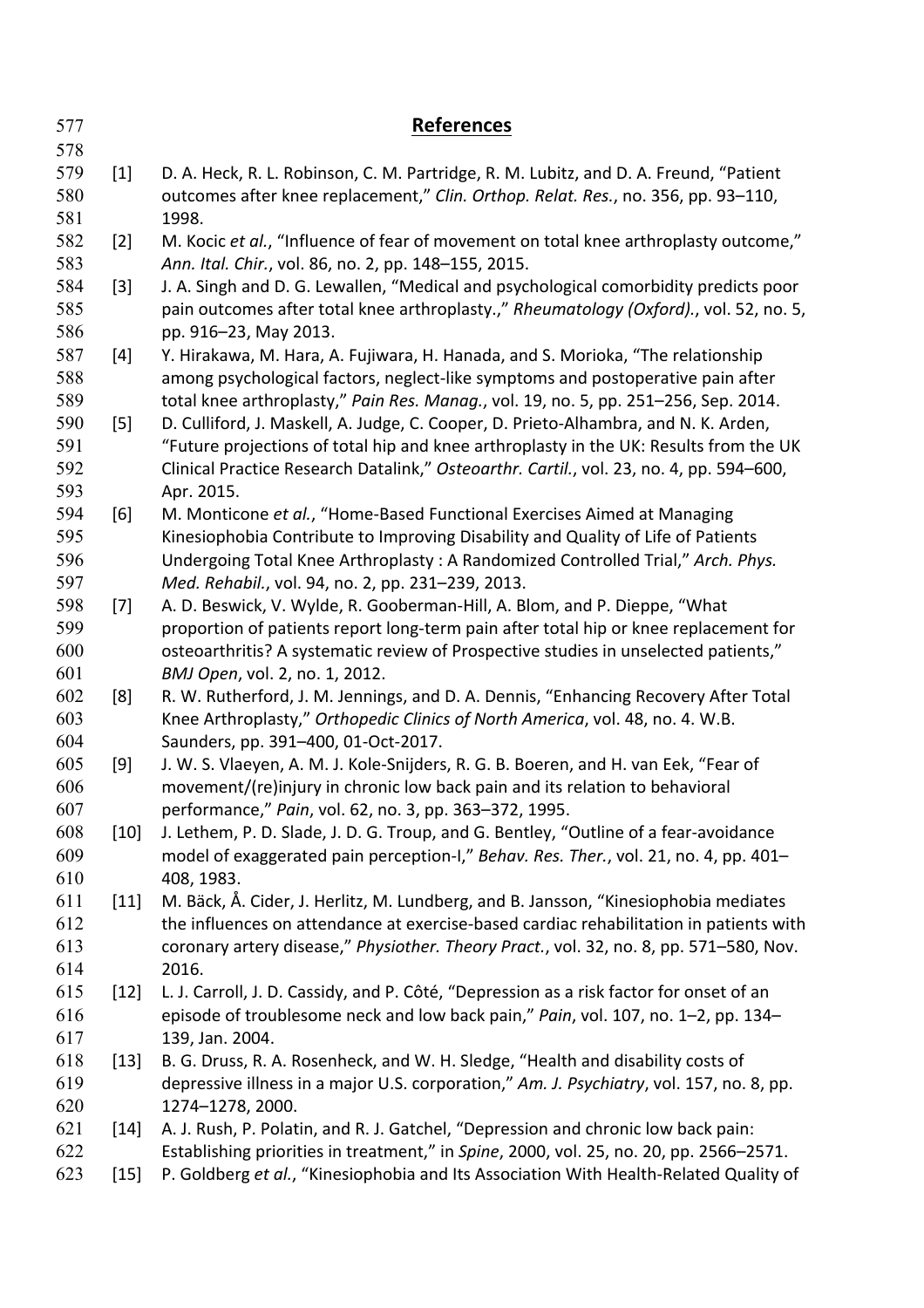Life Across Injury Locations," *Arch. Phys. Med. Rehabil.*, vol. 99, no. 1, pp. 43–48, Jan. 2018. [16] S. R. Woby, N. K. Roach, M. Urmston, and P. J. Watson, "Psychometric properties of the TSK-11: A shortened version of the Tampa Scale for Kinesiophobia," *Pain*, vol. 117, no. 1–2, pp. 137–144, Sep. 2005. [17] Y. S. Sengul, B. Unver, V. Karatosun, and I. Gunal, "Assessment of pain-related fear in patients with the thrust plate prosthesis (TPP): Due to hip fracture and hip osteoarthritis," *Arch. Gerontol. Geriatr.*, vol. 53, no. 2, Sep. 2011. [18] T. L. Chmielewski *et al.*, "Longitudinal Changes in Psychosocial Factors and Their Association With Knee Pain and Function After Anterior Cruciate Ligament Reconstruction," *Phys. Ther.*, vol. 91, no. 9, pp. 1355–1366, Sep. 2011. [19] L. B. Priore *et al.*, "Influence of kinesiophobia and pain catastrophism on objective function in women with patellofemoral pain.," *Phys. Ther. Sport*, vol. 35, pp. 116–121, Jan. 2019. [20] C. J. Minns Lowe, K. L. Barker, M. Dewey, and C. M. Sackley, "Effectiveness of physiotherapy exercise after knee arthroplasty for osteoarthritis: systematic review and meta-analysis of randomised controlled trials.," *BMJ*, vol. 335, no. 7624, p. 812, Oct. 2007. [21] D. Cruz-Díaz, M. Romeu, C. Velasco-González, A. Martínez-Amat, and F. Hita- Contreras, "The effectiveness of 12 weeks of Pilates intervention on disability, pain and kinesiophobia in patients with chronic low back pain: a randomized controlled trial," *Clin. Rehabil.*, vol. 32, no. 9, pp. 1249–1257, Sep. 2018. [22] L. Evans, R. Hare, and R. Mullen, "Imagery Use During Rehabilitation from Injury," *J. Imag. Res. Sport Phys. Act.*, vol. 1, no. 1, Jul. 2006. [23] N. Bellamy, "WOMAC: a 20-year experiential review of a patient-centered self- reported health," 2002. [24] N. J. Collins, D. Misra, D. T. Felson, K. M. Crossley, and E. M. Roos, "Measures of knee function: International Knee Documentation Committee (IKDC) Subjective Knee Evaluation Form, Knee Injury and Osteoarthritis Outcome Score (KOOS), Knee Injury and Osteoarthritis Outcome Score Physical Function Short Form (KOOS-PS), Knee Outcome Survey Activities of Daily Living Scale (KOS-ADL), Lysholm Knee Scoring Scale, Oxford Knee Score (OKS), Western Ontario and McMaster," *Arthritis Care Res.*, vol. 63, no. SUPPL. 11, Nov. 2011. [25] J. N. Insall, L. D. Dorr, R. D. Scott, and W. N. Scott, "Rationale of The Knee Society clinical rating system," in *Clinical Orthopaedics and Related Research*, 1989, vol. NA;, no. 248, pp. 13–14. [26] E. M. Roos, H. P. Roos, L. S. Lohmander, C. Ekdahl, and B. D. Beynnon, "Knee Injury and Osteoarthritis Outcome Score (KOOS) - Development of a self-administered outcome measure," *J. Orthop. Sports Phys. Ther.*, vol. 28, no. 2, pp. 88–96, 1998. [27] D. D. Miller Robert P.; Kori, Shashidar H.; Todd, "The Tampa Scale: a Measure of Kinisophobia," *Clin. J. Pain*, vol. 7, no. 1, p. 51, 1991. [28] L. Goubert, G. Crombez, S. Van Damme, J. W. S. Vlaeyen, P. Bijttebier, and J. Roelofs, "Confirmatory Factor Analysis of the Tampa Scale for Kinesiophobia," *Clin. J. Pain*, vol. 20, no. 2, pp. 103–110, 2004. [29] G. Filardo *et al.*, "Patient kinesiophobia affects both recovery time and final outcome after total knee arthroplasty," *Knee Surgery, Sport. Traumatol. Arthrosc.*, vol. 24, no. 10, pp. 3322–3328, 2015.